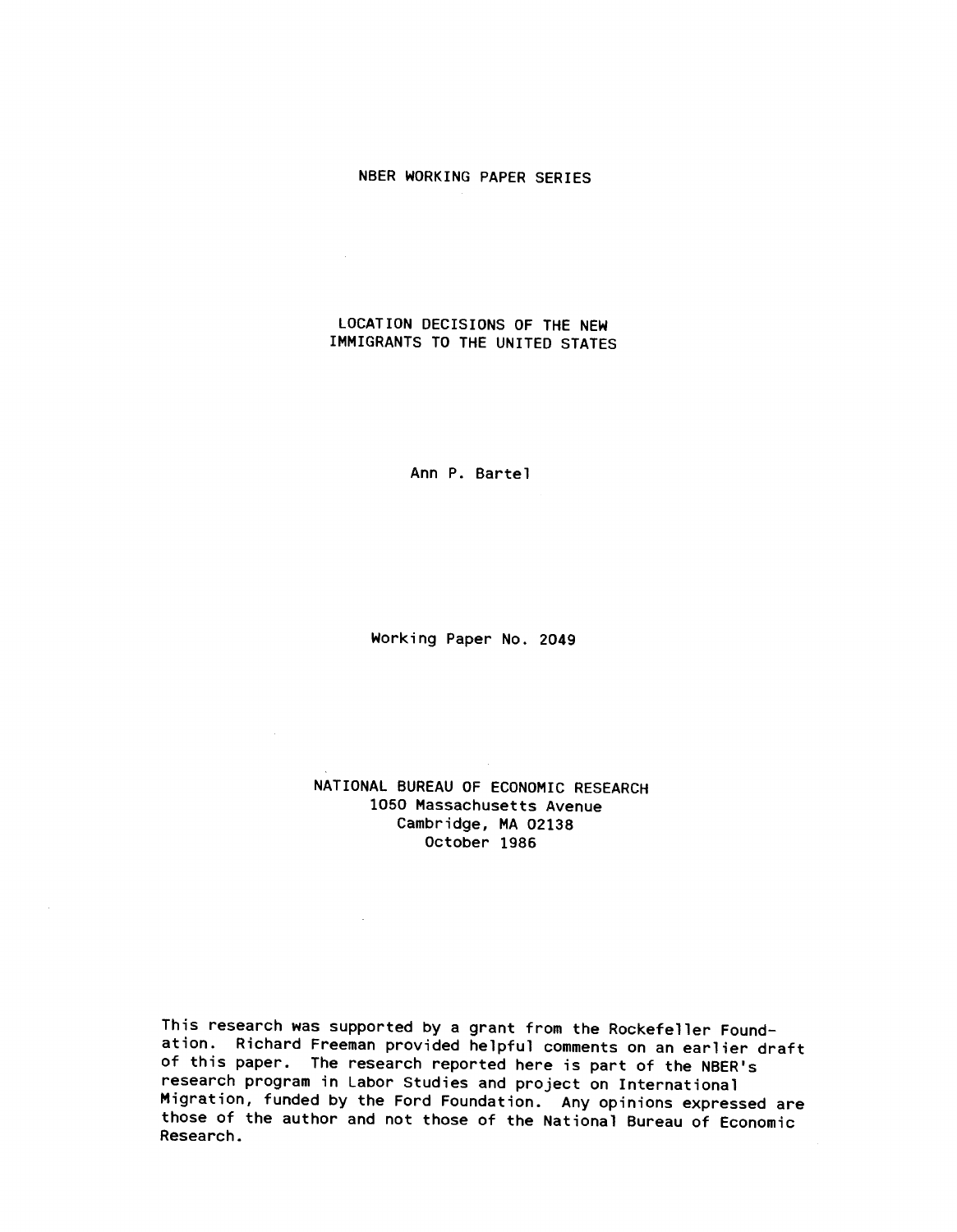Location Decisions of New Immigrants to the United States

#### ABSTRACT

This paper estimates a multinomial logit model of the location decisions of new Immigrants to the United States. Data from the 5 percent Public Use Samples of the 1970 and 1980 Censuses of Population are used to study the geographic distribution of immigrants who arrived after 1965. The major findings are as follows:

(1) In choosing both initial and subsequent locations, immigrants are considerably more geographically concentrated than native Americans who move to a new city.

(2) All of the immigrant groups prefer to live In cities where their countrymen are already located, but this relationship is much weaker for the more educated immigrants.

(3) There is ambiguous evidence on the question of whether immigrants learn about economic opportunies as they spend time in this country. On the one hand, with the exception of the Mexicans, distance from the home country has a much weaker negative impact on location choice as time in the U.S. elapses. On the other hand, the expected wage variable,which should have a larger positive effect over time,only did so for the Asians, and to some extent, the Central and South Americans (excluding Mexicans and Cubans).

(4) Within each ethnic group, there are significant differences in the location choice behavior of the 1965—69 and 1975—79 immigrant cohorts. The results are consistent with an increase over time in the quality of Asian immigrants, and a decrease in the quality of Mexican, Cuban and European immigrants.

> Ann P. Bartel Columbia University Graduate School of Business 710 Uris HL New York, NY 10027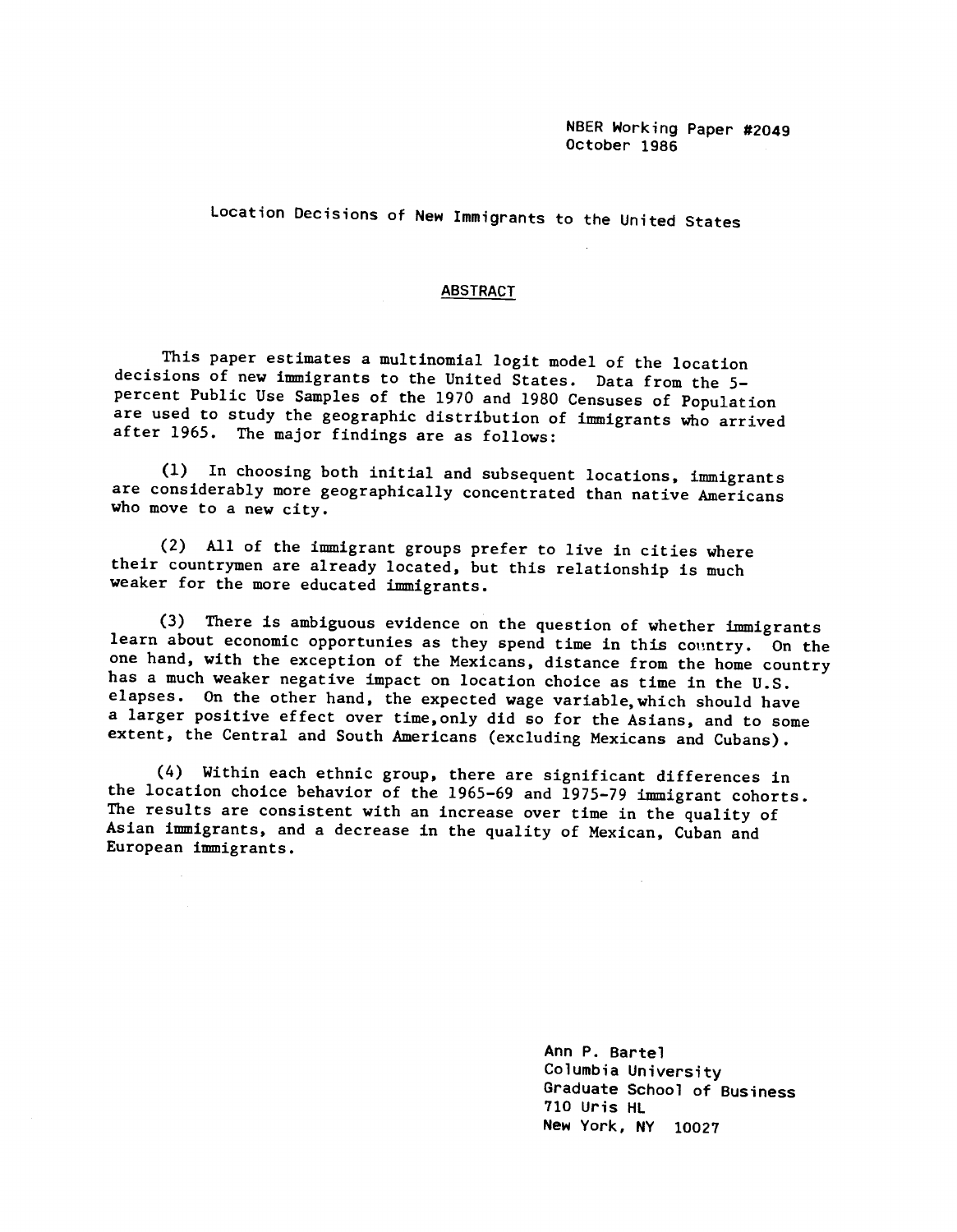Location Decisions of the New Immigrants to the United States

Ann P. Bartel\*

#### I. Introduction

Over the past two decades, immigration to the United States has sharply increased to levels not seen since the great immigrant waves of the pre-1920 period. During the 1960s, legal immigration exceeded three million persons for the first time in thirty years, and during the 1970s it surpassed four million. As a result of this upswing, immigration has once again come to the forefront of national attention. The recent increase in immigration is largely due to the passage of the 1965 amendments to the Immigration and Nationality Act, which abolished the national origins quota system and replaced it with an ethnic-blind preference system. A second cause is the fall of U.S. -backed governments in Cuba and Indochina, producing large numbers of refugees seeking entry to the United States.

During the past ten years, economists, sociologists and demographers have begun to study the process by which the new immigrants (defined as those arriving since 1965) become integrated into American society. This literature has examined the economic status (e.g., Borjas, 1985; Chiswick, 1978, 1979; DeFreitas, 1979, 1982), fertility (e.g., Jaffe and Cullen, 1975; Kritz and Gurak, 1976), residential segregation (e.g., Massey, 1979, 1981), and political participation (e.g., Buehler, 1977) of the new immigrants. An obvious aspect of the assimilation process of the

<sup>\*</sup> Professor, Columbia University Graduate School of Business. This research was supported by a grant from the Rockefeller Foundation. Richard Freeman provided helpful comments on an earlier draft of this paper.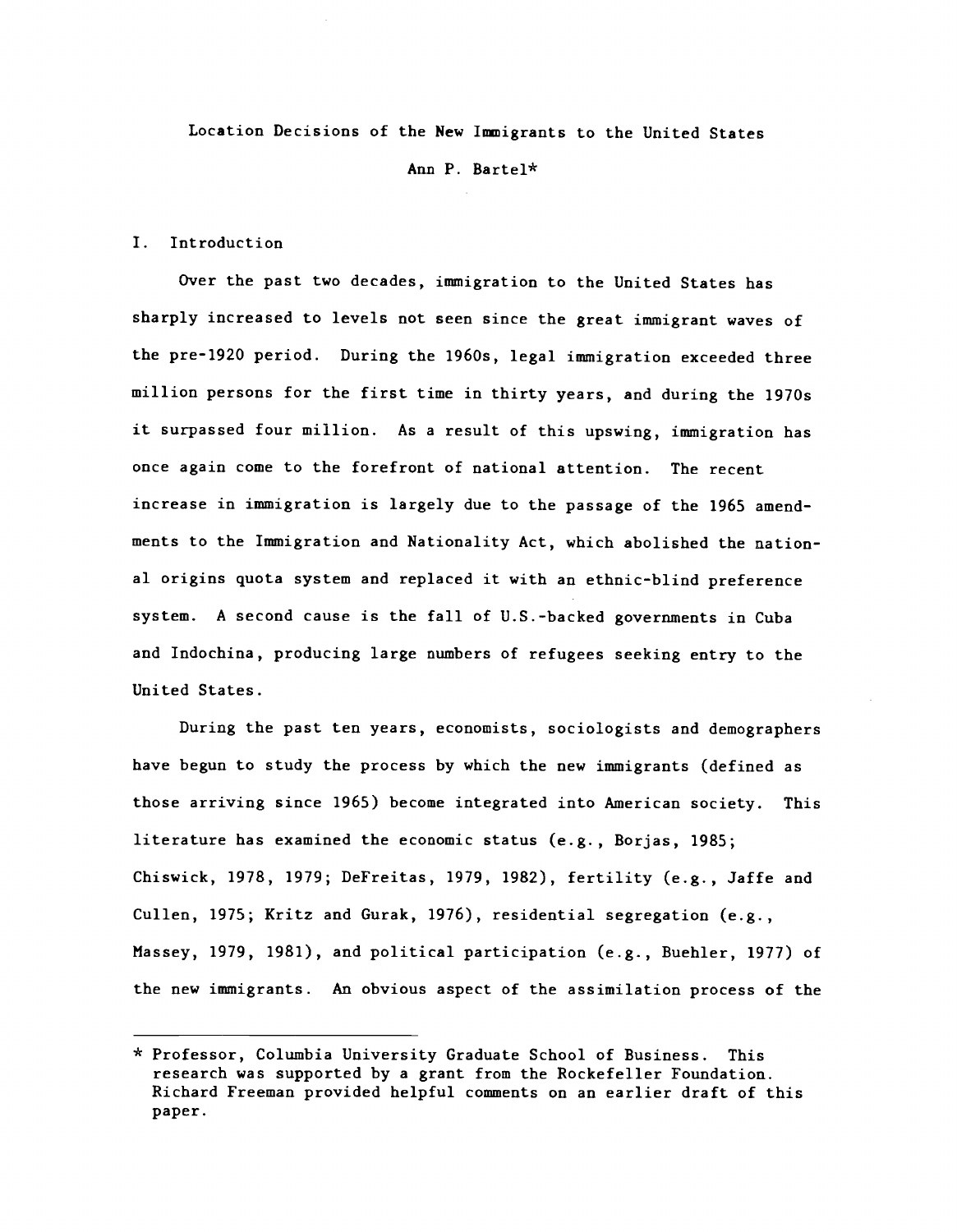new immigrants into American society is their settlement patterns in this country. To date, however, almost no research exists on this subject. While researchers have studied the existence of residential segregation within an urban area, no one has yet conducted a comprehensive study of regional, state or SMSA choice for the new immigrants.<sup>1</sup> The purpose of this paper is to develop and test a model of the location decisions (within the United States) of the new immigrants, where location is defined as an SMSA. The following questions will be addressed: (1) Where do the new immigrants first locate in the United States? (2) What variables can explain these location choices? In particular, do economic incentives play an important role in this decision? (3) How and why do the location decisions of the various ethnic groups in the immigrant population differ from each other? (4) As individuals acquire experience in this country, does this affect their knowledge and perception of economic opportunities throughout the U.S.? In other words, are economic variables more important in the choice of subsequent (as compared to initial) locations in the United States?

Data from the 5—percent Public Use Samples of the 1970 and 1980 Censuses of Population are used for the analysis. I have chosen the Census of Population as my data base because the "new immigrants" are a

<sup>&</sup>lt;sup>1</sup>One exception is a paper by Vasegh-Daneshvary, Herzog and Schlottman (1985) that analyzed the 1980 interstate distribution of college-educated immigrants who arrived between 1970 and 1974. This study is extremely limited for two reasons. First it looks at a very small percentage of the new immigrant population. Second, it does not take advantage of information on personal characteristics and merely estimates the impact of state characteristics on the proportions of immigrants located in the states. A study was also conducted by Dunlevy (1980) that examined the intended versus lifetime settlement patterns of the 19th-century European immigrants to the U.S. Dunlevy concluded that these immigrants reacted significantly to economic factors in their selection of settlement sites.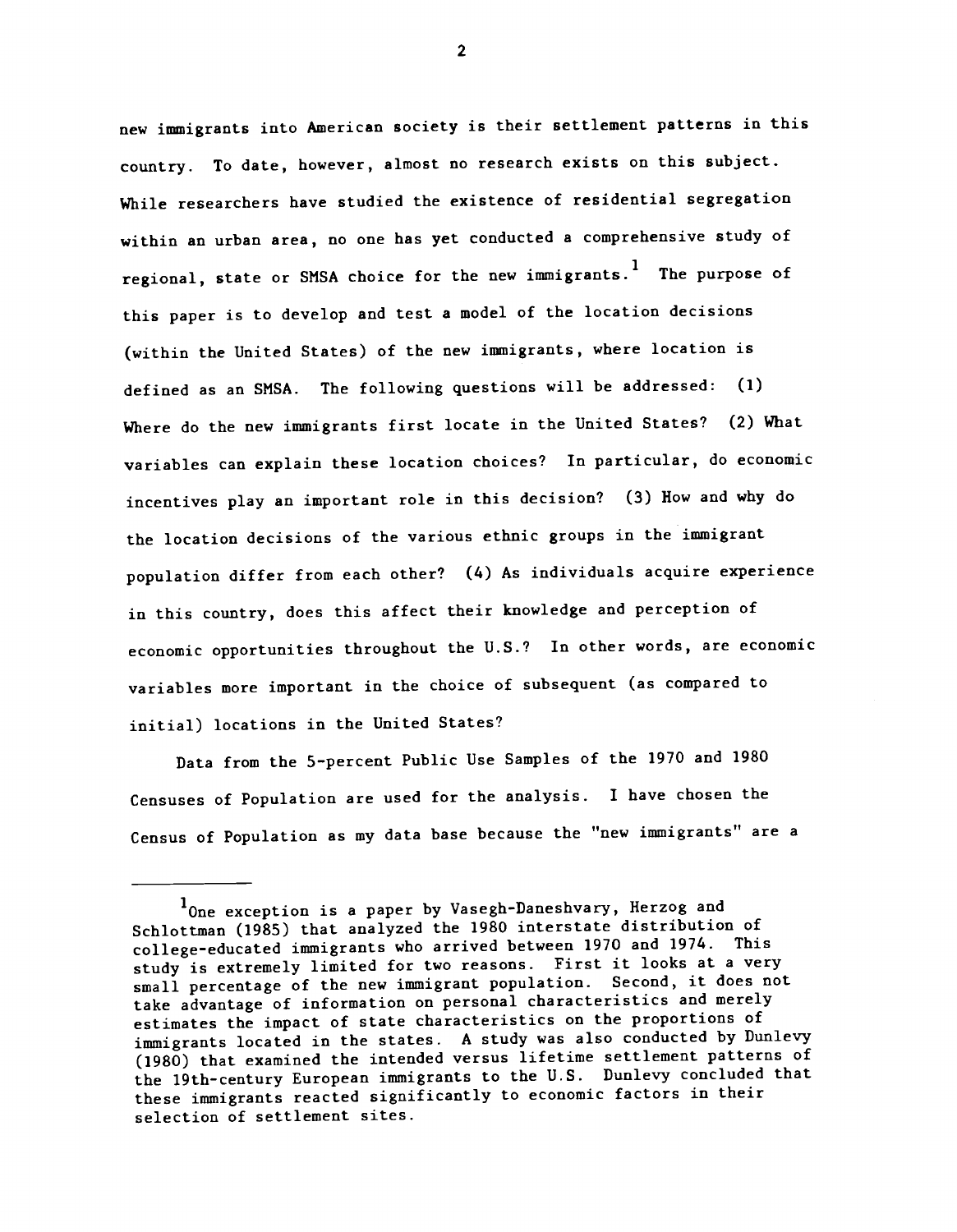very small percentage of the population and the proportion from subsets of foreign countries is even smaller. Empirical analysis of the internal migration behavior of these individuals therefore requires either <sup>a</sup> moderate-sized data set which substantially oversamples the new immigrants or a very large random sample. The Census of Population provides a large number of new immigrants and contains pieces of data, such as country of origin and year of immigration, that are not included in other large data sets. In addition, by using data from two Census years, I am able to observe a given cohort of immigrants at two points in time. As shown later, this is particularly useful for analyzing the extent of geographic assimilation that occurs with the acquisition of experience in the  $U.S.<sup>2</sup>$ 

Studying the location decisions of the new immigrants is an important topic for several reasons. First, given the increased number of immigrants to the U.S. and the impact that such population increases can have on the economies of the receiving regions, it is necessary to gain information on the determinants of the immigrants' location choices in order to predict which areas can expect to receive future immigrants. This information would aid in forecasting regional needs for federal funding to provide economic and social services to the new immigrants.

Second, studying the determinants of the internal migration behavior of the immigrants can shed light on the existence of potential barriers to assimilation. The analysis in this paper will show whether additional time spent in the United States enables the immigrant to acquire informa-

<sup>2&</sup>lt;br>Borjas (1985) used data from two Census years in order to study the relative importance of assimilation and across-cohort changes in immigrant quality in explaining cross-section analyses of immigrant earnings growth.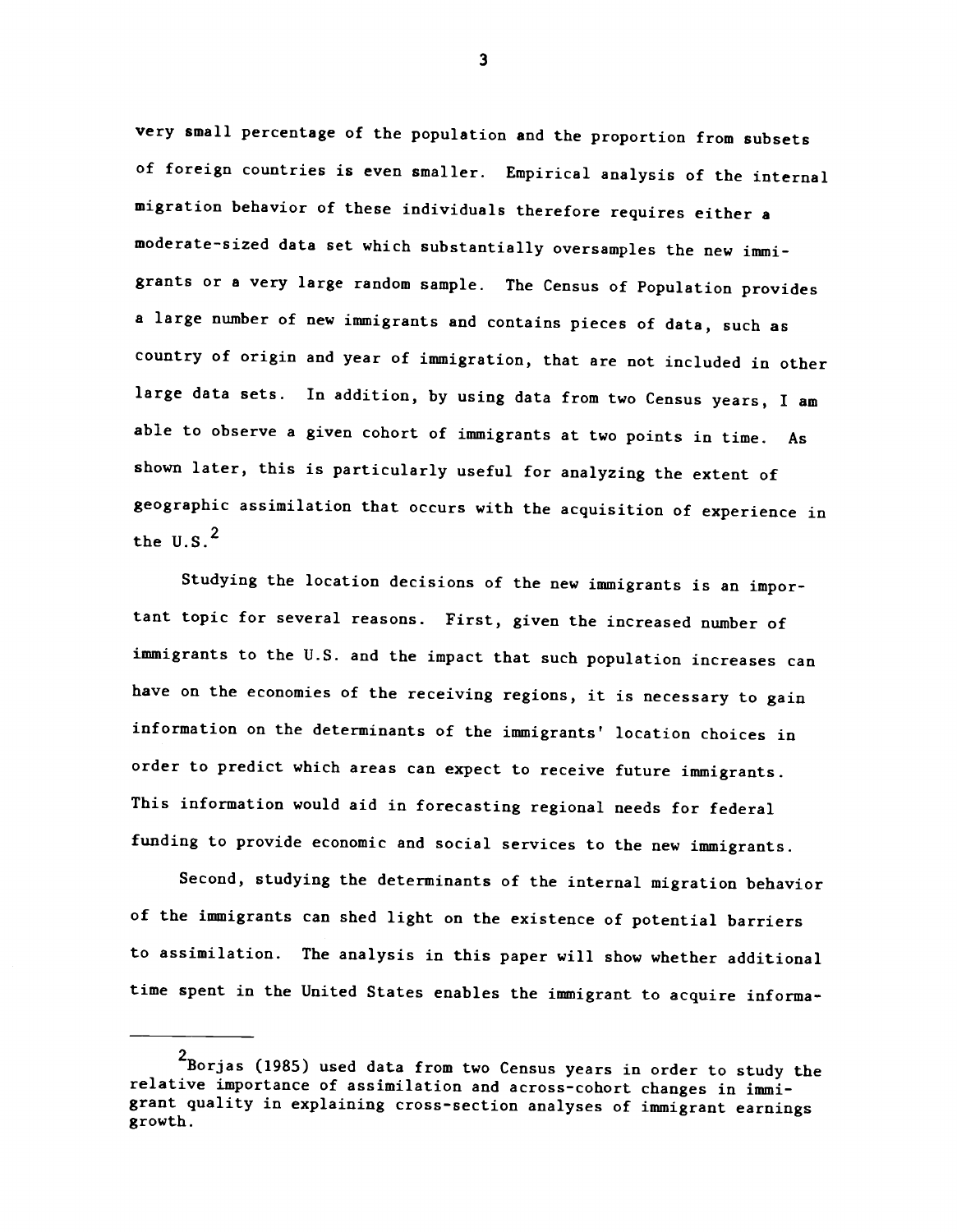tion about opportunities in various locations and, thereby, follow the migration behavior patterns of the native-born population, namely, to move in response to economic incentives.

Section II of the paper describes a model of individual location choice. Section III presents data on the 1970 and 1980 geographic distributions of the new immigrants. In Section IV a multinomial logit choice model is specified and data sources are discussed. Section V presents the results of estimating the model for two waves of immigrants. Section VI compares the behavior of the immigrants to that of native-born individuals with the same ethnicity. Conclusions and policy implications are discussed in Section VII.

#### II. Modeling Individual Location Choice

Assume that an individual has a set of N possible location choices and that there is a given level of utility,  $U_{i,i}$ , for individual i at location j. The individual will compare the utilities associated with each of the N locations and choose that location in which the utility is largest. Hence the probability that individual i chooses location j is given by:

(1) 
$$
P_{ij} = P(U_{ij} = MAX(U_{i1}, U_{i2}, ... U_{iN}))
$$

In order to estimate equation (1), information is needed on the utility levels in each of the N locations. Utility levels are impossible to observe, however; hence an alternative approach is to specify those variables which determine utility in each location. We can begin by relying on studies of the migration behavior of the native-born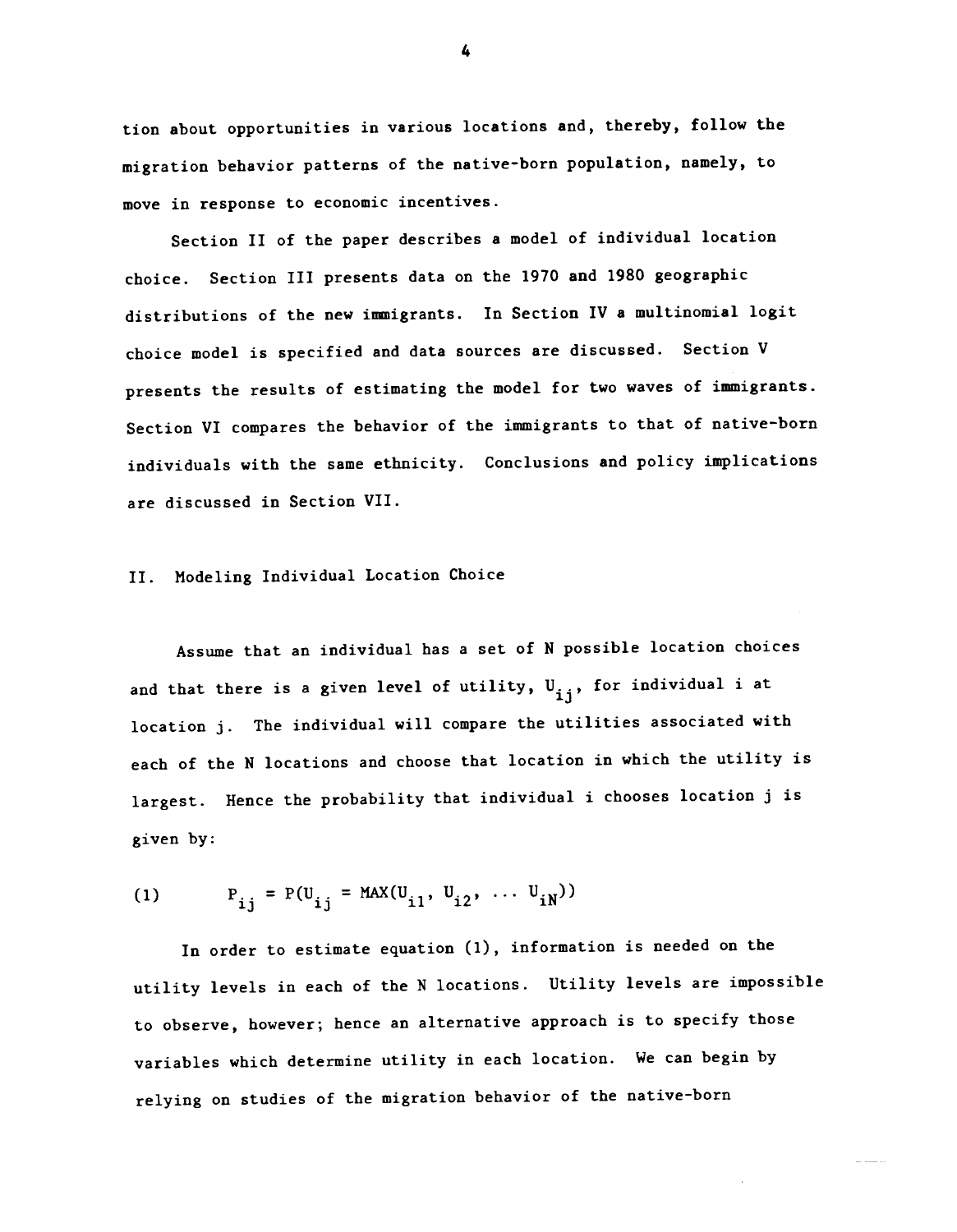population and then consider how to modify the specification for new arrivals to this country. Previous research on the location choices of the native-born have generally found that a small set of variables describing the location can explain settlement patterns.  $3$  These are (1) size of the area, (2) expected earnings, (3) the probability of finding a job, generally measured by the unemployment rate, (4) the level of welfare benefits, and (5) distance from the location of origin. It has been argued that population acts as a measure of job opportunities and general economic activity thereby attracting migrants. Similarly, the higher expected earnings or the greater the probability of finding a job, the more attractive is the location. The availability of welfare benefits serves as an index of nonmarket opportunities while distance proxies the financial and psychic costs of migration.

This economic model of location choice serves as a useful starting point for analyzing the settlement patterns of the new immigrants. If these variables can explain the patterns, then we can conclude that, like the native-born population, immigrants respond to economic incentives in choosing places of residence. It is likely, however, that during their initial years in the U.S., immigrants have little information about relative economic opportunities in various locations. In particular, the location of family and friends may be the key determinant of initial location choice. Hence, an additional determinant of U<sub>.j</sub> might be the

S

<sup>3</sup>Greenwood (1975) provides an excellent survey of research on internal migration in the United States.

<sup>4</sup>Greenwood (1969) has shown that, even in the case of native-born Americans, the location of family and friends is an important predictor of internal migration. He uses the number of individuals born in the same state as his measure of family and friends.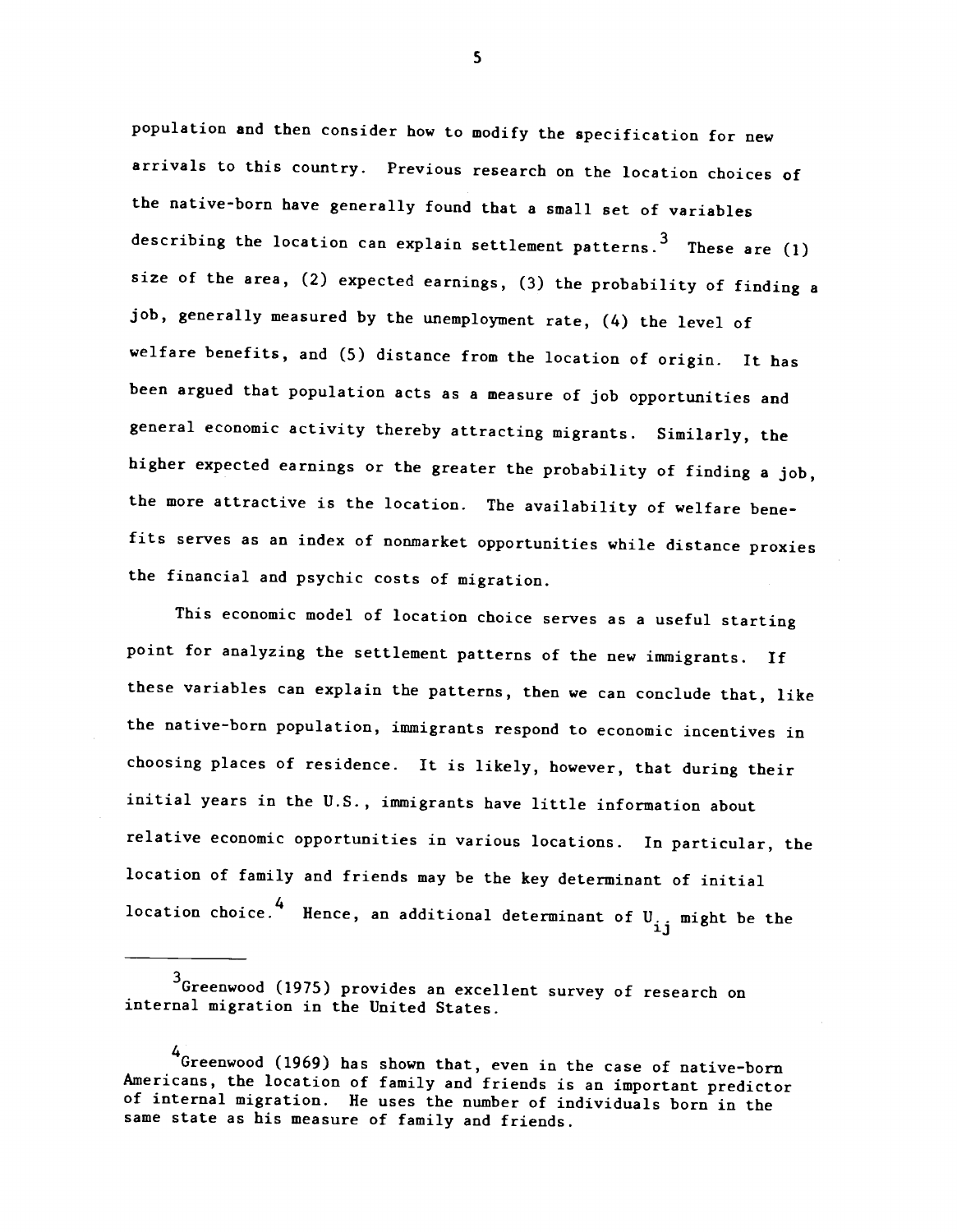stock of foreign-born individuals in the location. Over time, as the immigrants become more assimilated into the American society, one would predict a decrease in the importance of the stock of foreign born and an increase in the relative importance of the economic variables in explaining the geographic distribution of the immigrant population. In addition, we would expect the distance variable to become less important (i.e, have a weaker negative effect) as time spent in the U.S. enables the immigrant to learn about locations that are distant from the port of entry.

Personal attributes of the individual may also play a role in the choice of location. For example, individuals with different characteristics may prefer different lifestyles and hence could have distinct utility values for the location choices that are unrelated to relative economic opportunities at the location. A good example is age. Some cities may provide amenities and lifestyles that are more appealing to older individuals and age would then be a determinant of the utility level of locations. The individual's education may also influence location choice if differences in returns to education are not fully captured by the expected earnings measure that is used. Finally, the individual's ethnic background can be important since the characteristics (e.g., climate, geography) of certain cities may more closely approximate the characteristics of the countries of origin.

Hence, the individual's utility level at each location is a function of a set of location characteristics,  $L_{i,i}$ , and a set of personal attributes,  $X_{i,i}$ . Assuming a linear relationship results in:

$$
(2) \t U_{ij} = \alpha L_{ij} + \beta X_{ij} + e_{ij}
$$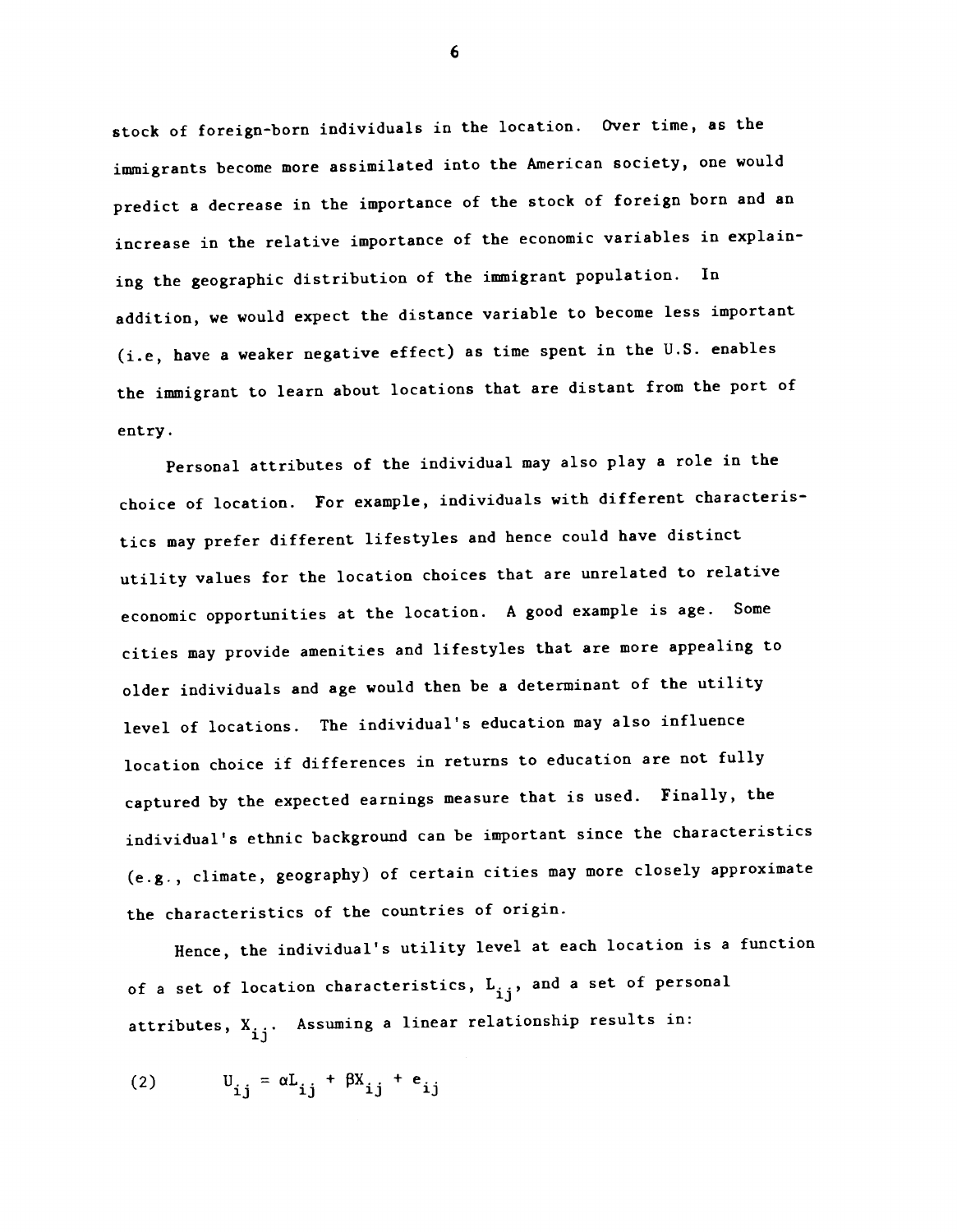where  $\alpha$  and  $\beta$  are the parameters to be estimated and  $e_{i}$  is the error term.

Before turning to a description of the estimation of equation (2), the geographic distributions of the various immigrant groups studied in this paper are described in section III. Then, in section IV, the econometric specification of equation (2) is discussed.

III. Geographic Distributions of Various Immigrant Groups

As explained in the Introduction, data from the 5-percent Public Use Samples of the 1970 and 1980 Censuses of Population are used for this study. In order to minimize econometric difficulties in estimating a large multinomial logit model (described in the next section) I have restricted the analysis to individuals residing in the twenty-five largest SMSAs.<sup>5</sup> Since at least three-quarters of the new immigrants live in these SMSAs, this sample selection rule is not overly restrictive.<sup>6</sup> From the 1970 Public Use Sample, I selected male immigrants aged 22-54 who arrived between 1965 and 1969; individuals residing in group quarters such as college dormitories were excluded. In the 1980 Public Use

6As the number of SMSAs was incrementally increased beyond twenty-five, the number of immigrants in the sample increased moderately while the computational difficulties in using the multinomial logit technique increased dramatically.

<sup>5</sup>Although Washington, D.C. falls into this category, it is deleted from the analysis in order to exclude diplomats whose location behavior requires a unique model. Hence, to keep twenty-five SMSAs in the location choice set, the twenty-sixth largest SMSA is added to the list. It is more appropriate to use SMSAs than states as the location unit because in the economic model of location choice, the key determinants of that choice are labor market conditions; SMSAs are generally viewed as close approximations to homogeneous labor markets.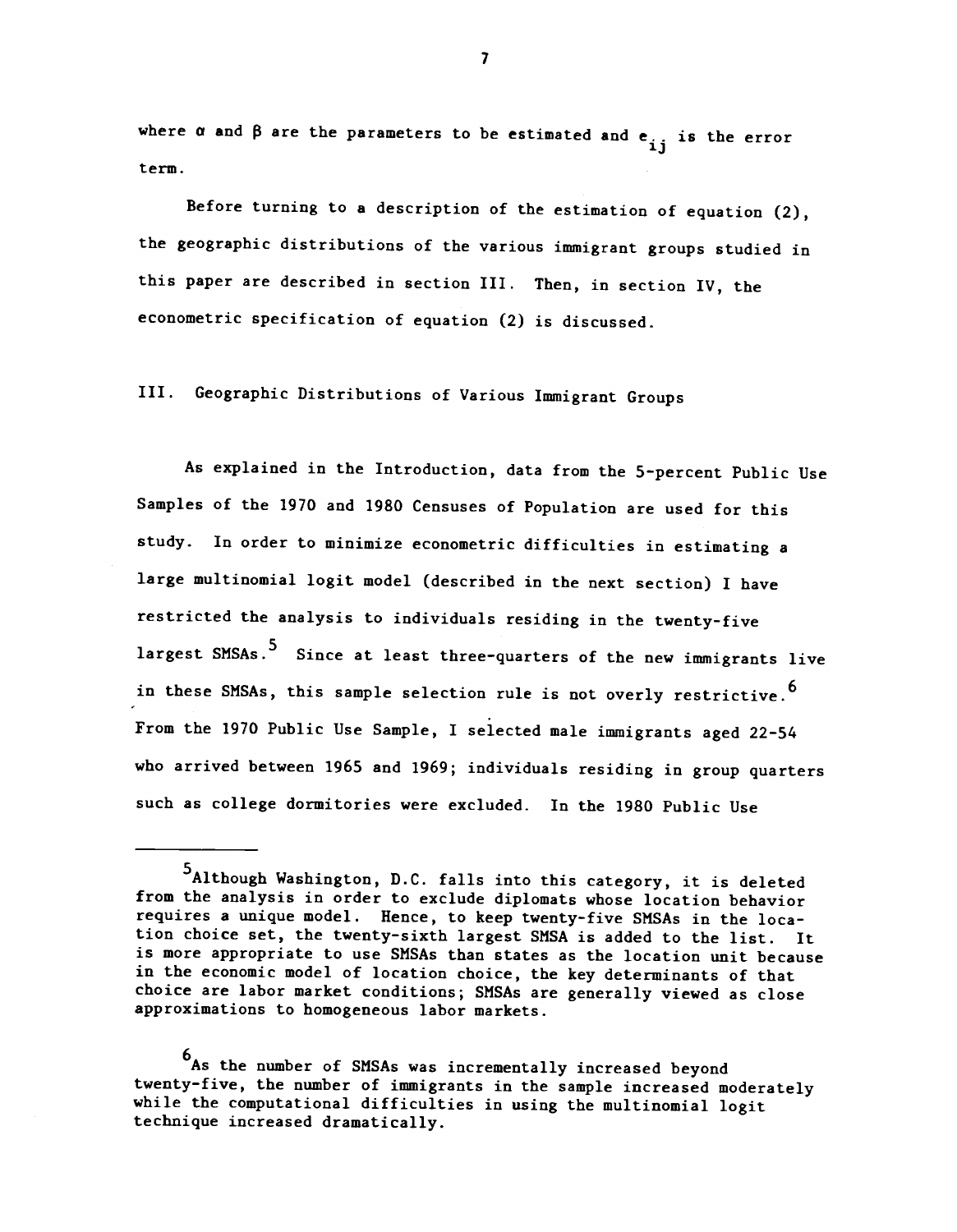Sample, this cohort of immigrants could also be observed as those individuals aged 32-64 who arrived between 1965 and 1969. From the 1970 Census, we therefore have information on their "initial" location choices and in the 1980 Census we observe their locations some ten to fifteen years after immigrating. Another sample is also selected from the 1980 Census, namely, individuals aged 22-54 who arrived between 1975 and 1979. These individuals are observed in their "initial" locations in 1980 and their geographic distribution can be compared to the 1965-69 cohort's distribution in 1970.

Table 1 shows the 1970 distribution of male immigrants aged 22-54 who arrived in this country between 1965 and 1969. As a frame of reference, the table also shows each SMSA's share of natives who moved into one of the 24 SMSAs between 1965 and 1970.<sup>7</sup> Comparing the distribution of the immigrants to that of native movers shows whether immigrants are choosing those cities that are also receiving individuals from other parts of the country. In Column (1) the distribution across the 24 SMSAs of immigrants from all countries is shown. Columns (2) through (6) show the distributions for five ethnic groups: Asians, Central and South Americans, 8 Mexicans, Cubans, and Europeans. Below each column, I report a Herfindahl index that measures the degree of geographic concentration

8<sub>This category excludes Cubans and Mexicans.</sub>

 $^{7}$ Data on the native in-migrants are reported by broad age category and the group aged 20-54 was the closest to the 22-54 age group I am using for the immigrants.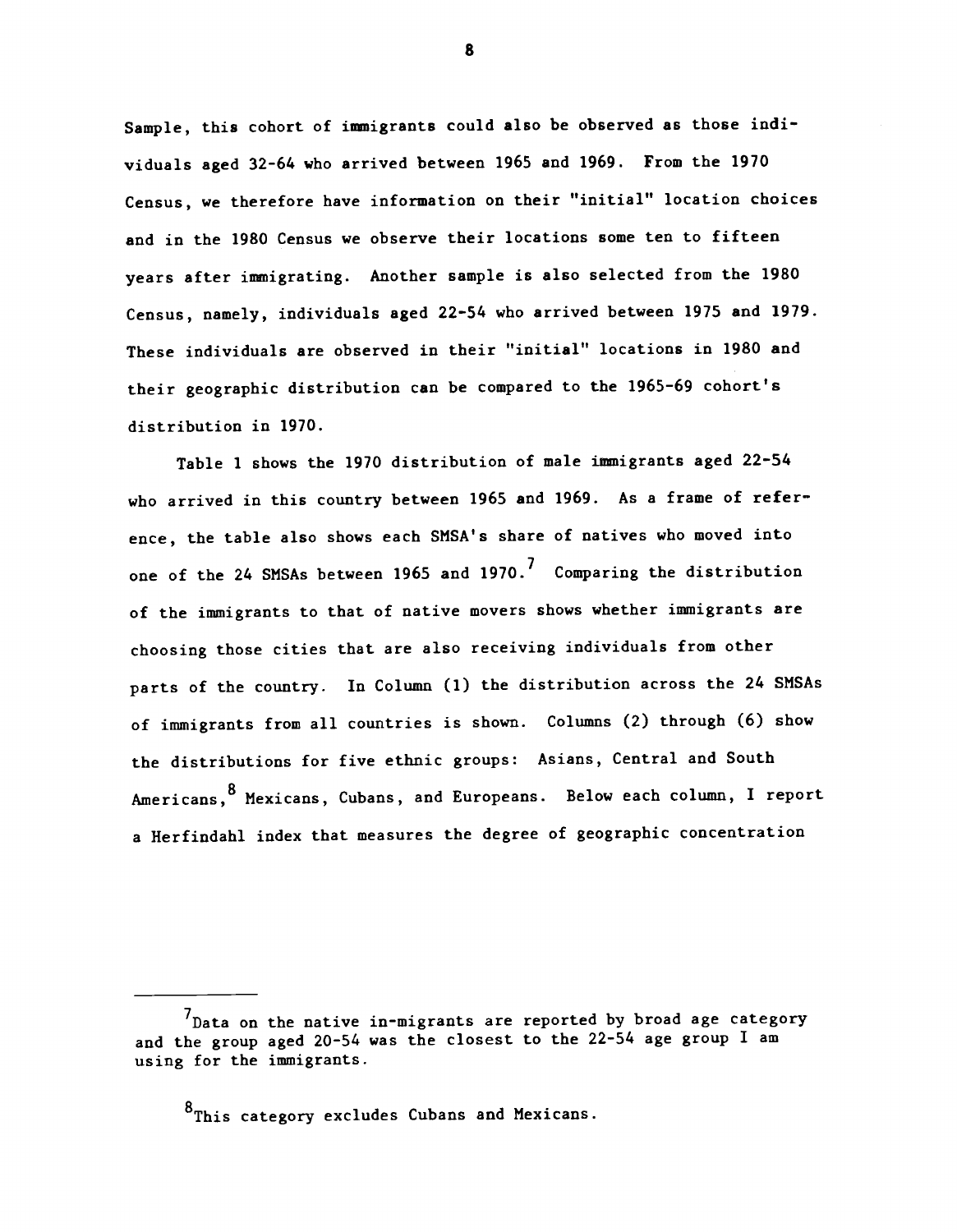of each of the groups.<sup>9</sup> The maximum value of the index is unity (which occurs when all of the individuals are in one SMSA) and the minimum value is 1/N (which occurs when all of the N cities have equal shares of individuals). The data in column (1) show that in 1970, the immigrants who arrived between 1965 and 1969 were less dispersed than the native migrants of similar age; the Herfindahl index for the immigrants is more than double that of the natives and almost one-third of the immigrants first located in New York.

Distinguishing the immigrants according to their country of birth shows important differences. The Herfindahl indices for the Asians and Europeans are considerably lower than those of the Central and South Americans, Mexicans and Cubans. Although sixty percent of the Asians chose Los Angeles, New York or San Francisco as their initial U.S. location, a number of other cities had sizable representations. Similarly, although New York and Chicago accounted for 45 percent of the Europeans' locations, at least seven other cities received large numbers of these immigrants. The other groups are more heavily concentrated, with seventy-six percent of the Mexicans choosing Chicago or Los Angeles, fifty-three percent of the Cubans choosing Miami and sixty-two percent of other Central and South Americans choosing New York.

Table 2 shows the 1980 geographic distribution of the 1965-69 immigrants, i.e., ten to fifteen years after their arrival in this country. Comparing the Herfindahi indices in Tables 1 and 2 shows that some interesting changes occurred between 1970 and 1980. Asians,

9 n The index is defined as  $\Sigma$  S<sup>2</sup> where S<sub>2</sub> is the proportion of individuals in the i<sup>th</sup> SMSA. i=1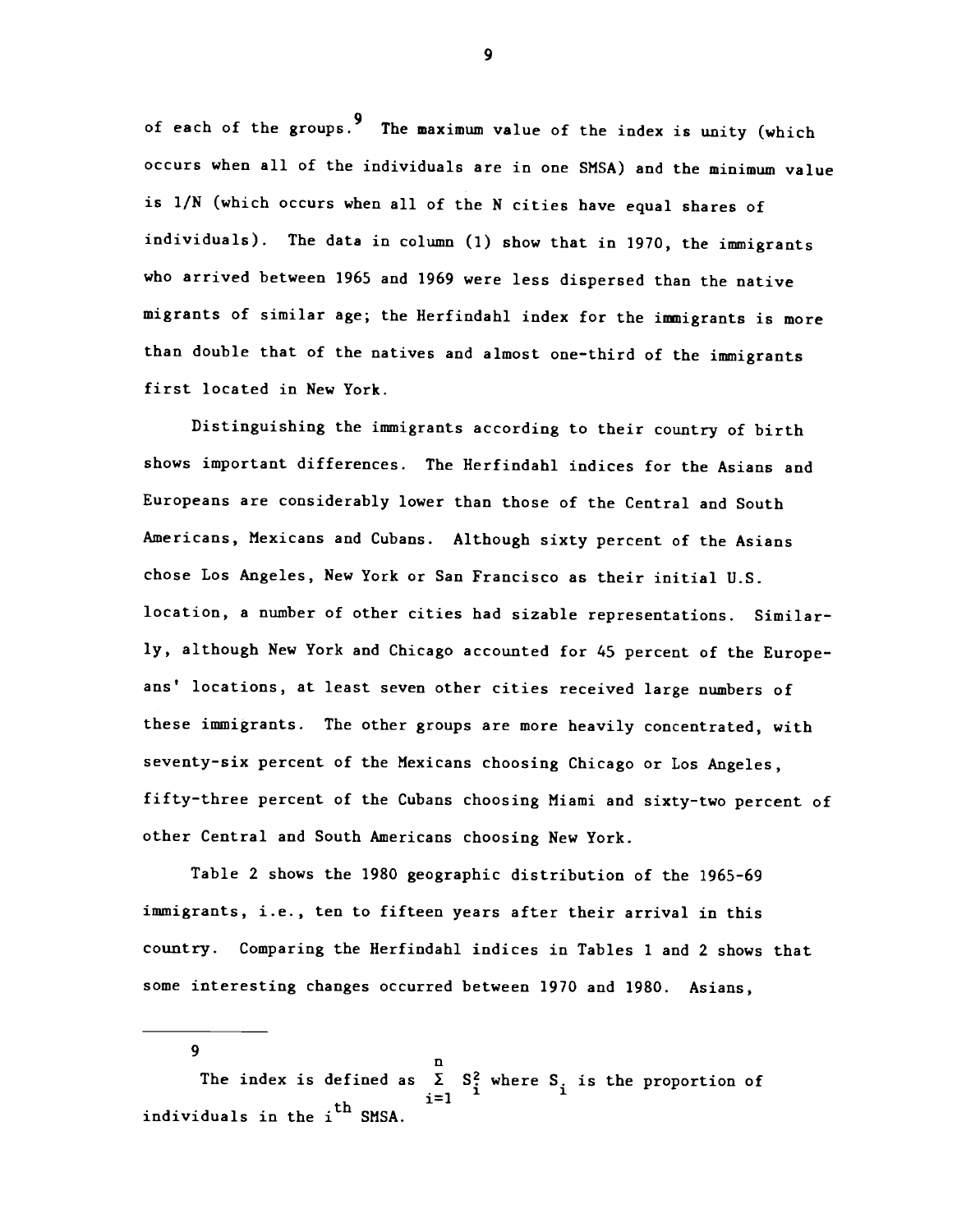# Table 1

### 1970 Geographic Distribution of Male Immigrants Aged 22-54 Who Arrived Between 1965 and 1969

|                     |              | (1)        | (2)       | (3)                          | (4)            | (5)                          | (6)                      |
|---------------------|--------------|------------|-----------|------------------------------|----------------|------------------------------|--------------------------|
|                     | SMSA's       |            |           |                              |                |                              |                          |
|                     | <b>Share</b> |            |           |                              |                |                              |                          |
|                     | of Native    |            |           | Central                      |                |                              |                          |
|                     | $1965 - 70$  | All        |           | and South                    |                |                              |                          |
| <b>SMSA</b>         | $In-$        | Countries  | Asians    | Americans                    | Mexicans       | Cubans                       | Europeans                |
|                     | migrants*    | $N = 2839$ | $N = 591$ | $N = 500$                    | $N = 317$      | $N = 349$                    | $N = 813$                |
| Anaheim             | 3.5          | 1.2        | $\cdot$ 3 | .4                           | 2.5            | .9                           | 1.2                      |
| Atlanta             | 2.7          | .4         | .7        |                              |                |                              | .5                       |
| Baltimore           | 1.7          | 1.4        | 3.1       | 1.2                          |                |                              | 1.7                      |
| Boston              | 2.8          | 4.9        | 4.1       | 2.8                          |                | 1.7                          | 8.0                      |
| Chicago             | 6.1          | 11.1       | 10.7      | 5.2                          | 22.7           | 7.7                          | 12.6                     |
| Cleveland           | 1.8          | 1.8        | 1.4       | .8                           | -              |                              | 4.6                      |
| Dallas              | 5.5          | .9         | 1.4       | $\qquad \qquad \blacksquare$ | 2.2            | $\cdot$ 3                    | .9                       |
| Denver              | 3.7          | .6         | .5        | .4                           | .6             |                              | .7                       |
| Detroit             | 3.6          | 3.6        | 4.2       | 1.0                          | $\cdot$ 3      |                              | 6.4                      |
| Houston             | 7.5          | 1.4        | 1.7       | .6                           | 4.7            |                              | .6                       |
| Los Angeles         | 14.4         | 17.5       | 19.6      | 11.6                         | 53.3           | 13.8                         | 7.9                      |
| Miami               | 1.1          | 7.9        | $\cdot$ 3 | 3.4                          | $\blacksquare$ | 52.7                         | 1.1                      |
| Minn./St. Paul      | 3.5          | 1.1        | 1.7       | 1.0                          |                | $\qquad \qquad \blacksquare$ | 1.1                      |
| Newark              | 0.8          | 3.2        | 1.9       | 3.8                          |                | 5.4                          | 4.9                      |
| New York            | 10.5         | 29.0       | 24.2      | 61.6                         | $\cdot$ 3      | 14.6                         | 32.1                     |
| Philadelphia        | 3.2          | 2.1        | 2.0       | 1.0                          |                | $\cdot$ 3                    | 4.3                      |
| Phoenix             | 3.9          | .5         | .7        | -                            | .6             | ۰                            | $\overline{\phantom{0}}$ |
| Pittsburgh          | 1.2          | .6         | .7        | $\cdot$                      | -              |                              | 1.5                      |
| Riverside/San Bern. | 2.0          | .9         | 1.2       | .4                           | 3.2            | $\qquad \qquad \blacksquare$ | $\overline{.4}$          |
| San Diego           | 6.7          | 1.3        | 1.4       |                              | 5.7            |                              | 1.1                      |
| San Francisco       | 6.0          | 6.6        | 15.4      | 3.6                          | 3.8            | .3                           | 5.9                      |
| Seattle             | 3.8          | 1.4        | 2.2       | .6                           |                | -                            | 2.1                      |
| St. Louis           | 1.2          | .3         | .9        | $\cdot$ 2                    | $\bullet$      |                              | .3                       |
| Tampa               | 2.8          | $\cdot$    |           |                              | $\blacksquare$ | 2.3                          | .3                       |
| Herfindahl Index    | .065         | . 144      | .139      | .401                         | .345           | .328                         | .147                     |

 $\sim 10$ 

 $\bar{z}$ 

\*Native in-migrants are aged 20-54.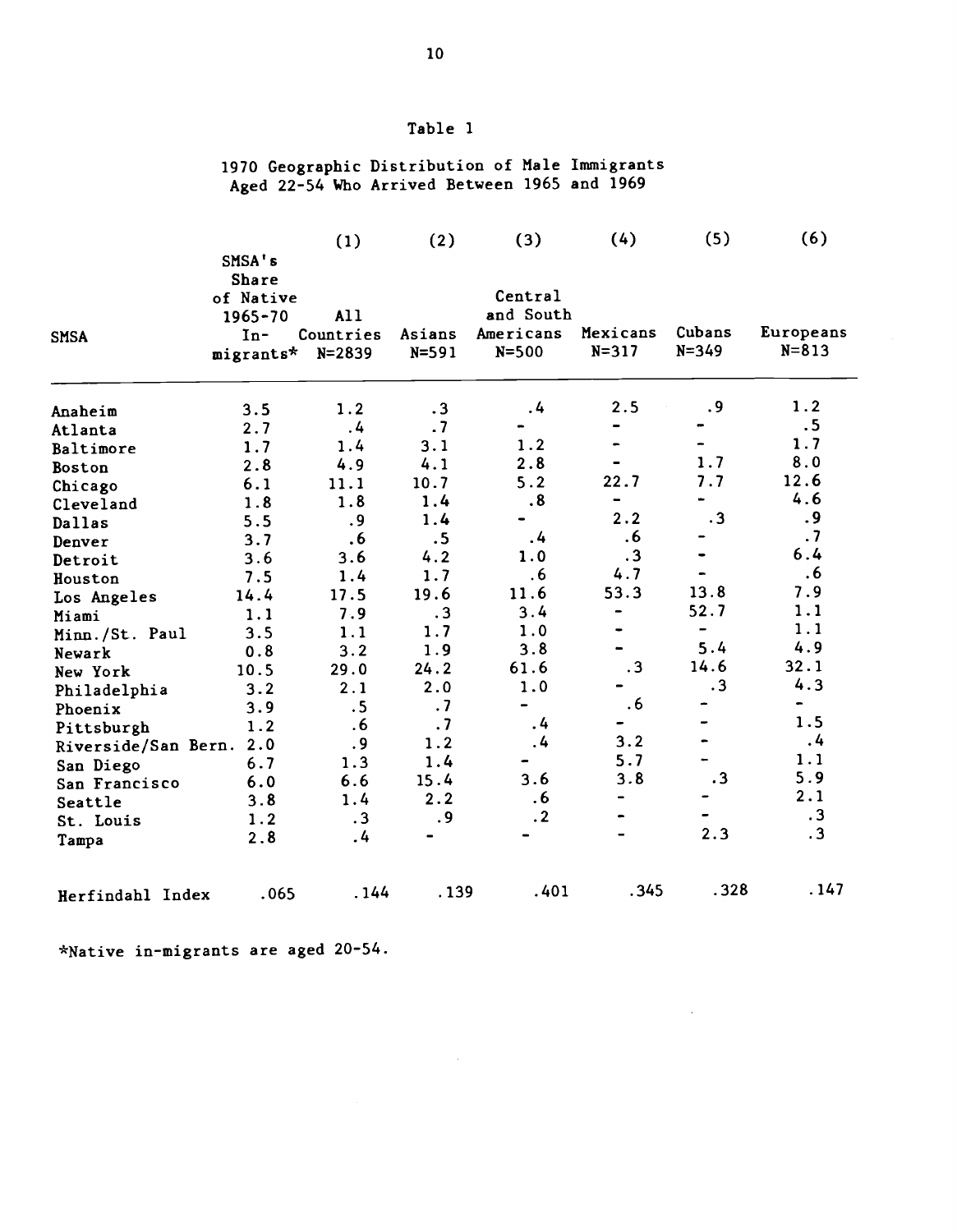Europeans and Central and South Americans became more dispersed, with the largest change occurring for the latter group. The concentration of Mexicans remained about the same,  $^{10}$  while Cubans became noticeably more concentrated as Miami's share grew from 53 percent to 67 percent. For each of the immigrant groups, the inter-SMSA movement that occurred between 1970 and 1980 primarily conformed to the overall migration of the U.S. population from the Frostbelt to the Sunbelt in the 1970s. Cities such as New York and Chicago lost these people while Houston, Miami, Los Angeles and San Diego gained.

Finally, Table 3 presents data on the "initial" location choices of immigrants aged 22-54 in 1980 who arrived between 1975 and 1979. Comparing the Herfindahi indices for the immigrants and the 1975-80 native in-migrants shows that these immigrants were also considerably more geographically concentrated than native movers. Los Angeles and New York, in particular, attracted very large shares of the recent immigrants. Columns (2) through (6) can be compared to the same columns in Table 1 in order to examine cohort differences for each ethnic group. There are a number of interesting findings here. The Central and South Americans who arrived between 1975 and 1979 were noticeably less concentrated in 1980 than their 1965-69 counterparts were in 1970; the Herfindahi index for the recent cohort is only half the magnitude of the index for the earlier cohort.<sup>11</sup> The dominant change for this ethnic

<sup>10&</sup>lt;br>Although the Mexicans' Herfindahl index did not change between 1970 and 1980, the frequency distributions show that there was a fair amount of moving between SMSAs during the time interval.

<sup>11</sup>The 1975-79 arrivals are even more dispersed in their initial locations than their 1965-69 countrymen were ten to fifteen years after arrival.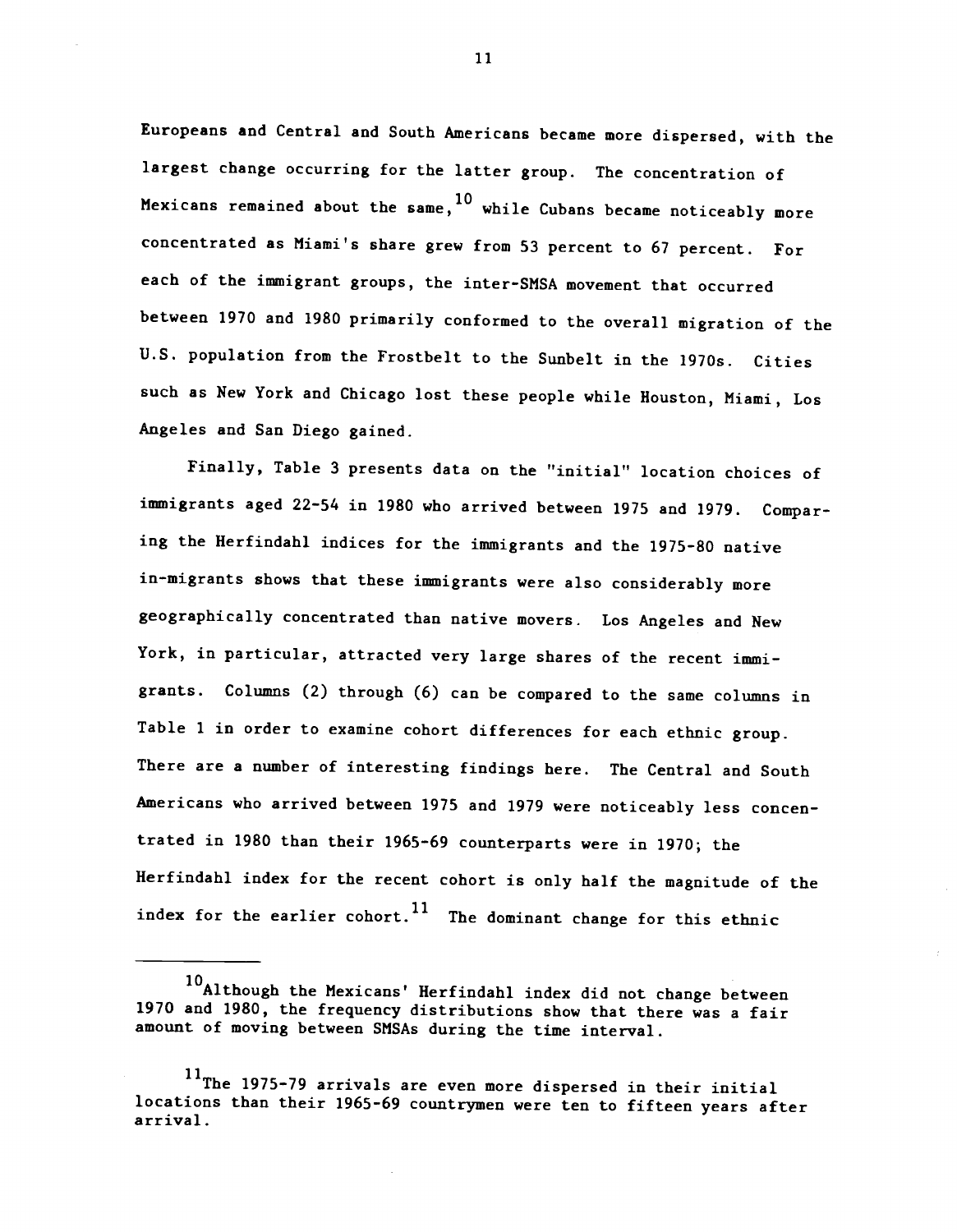## Table 2

### 1980 Geographic Distribution of Male Immigrants Aged 32-64 Who Arrived Between 1965 and 1969

|                         |                  | (1)               | (2)       | (3)       | (4)            | (5)                      | (6)       |
|-------------------------|------------------|-------------------|-----------|-----------|----------------|--------------------------|-----------|
|                         | SMSA's           |                   |           |           |                |                          |           |
|                         | Share            |                   |           |           |                |                          |           |
|                         | of Native        |                   |           | Central   |                |                          |           |
|                         | $1975 - 80$      | A11               |           | and South |                |                          |           |
| <b>SMSA</b>             | $In-$            | Countries         | Asians    | Americans | Mexicans       | Cubans                   | Europeans |
|                         | Migrants* N=3083 |                   | $N = 593$ | $N = 664$ | $N = 424$      | $N = 356$                | $N = 752$ |
| Anaheim                 | 5.8              | 2.5               | 5.6       | .6        | 3.8            |                          | 2.1       |
| Atlanta                 | 3.9              | .6                | .7        | $\cdot$ 2 |                | $\boldsymbol{.8}$        | 1.1       |
| Baltimore               | 2.3              | .6                | 1.2       | .8        |                |                          | $\cdot$ 8 |
| Boston                  | 2.4              | 3.1               | 2.9       | 2.4       |                | 1.1                      | 6.3       |
| Chicago                 | 4.8              | 8.9               | 10.0      | 5.6       | 13.2           | 3.7                      | 12.5      |
| Cleveland               | 1.5              | $\boldsymbol{.8}$ | $\cdot$ 3 | $\cdot$ 2 | $\blacksquare$ | .3                       | 2.3       |
| Dallas                  | 5.9              | 1.2               | 1.4       | $\cdot$ 3 | 3.1            | $\overline{\mathbf{.8}}$ | .9        |
| Denver                  | 3.9              | .4                | .5        | $\cdot$ 2 | $\cdot$ 2      |                          | .4        |
| Detroit                 | 2.7              | 2.6               | 4.4       | $\cdot$ 3 | .5             |                          | 5.7       |
| Houston                 | 6.3              | 2.6               | 3.4       | 1.2       | 8.0            | $\overline{\mathbf{.8}}$ | 1.2       |
| Los Angeles             | 8.3              | 19.0              | 19.6      | 11.8      | 57.1           | 7.0                      | 8.9       |
| Miami                   | 3.0              | 10.7              | .5        | 6.3       | -              | 67.4                     | 2.0       |
| Minn./St. Paul          | 2.2              | $\cdot$ 3         | .5        | $\cdot$ 2 |                | $\overline{\phantom{0}}$ | .4        |
| Nassau/Suffolk          | 3.6              | 2.2               | 1.5       | 3.2       |                | .8                       | 3.7       |
| Newark                  | 2.6              | 3.5               | 2.4       | 3.8       | $\cdot$ 2      | 5.1                      | 5.9       |
| New York                | 4.8              | 26.0              | 16.7      | 57.2      | .7             | 8.2                      | 28.5      |
| Philadelphia            | 3.4              | 1.8               | 2.9       | 1.1       |                | $\cdot$ 3                | 3.3       |
| Phoenix                 | 4.8              | .7                | .7        | $\cdot$ 2 | .5             |                          | 1.1       |
| Pittsburgh              | 1.6              | .6                | .7        |           |                |                          | 1.5       |
| Riverside/San Bern. 5.5 |                  | 1.0               | .8        | $\cdot$ 2 | 2.4            |                          | 1.3       |
| San Diego               | 4.6              | 2.0               | 2.4       | $\cdot$ 2 | 5.2            |                          | 2.4       |
| San Francisco           | 5.5              | 6.8               | 18.9      | 3.3       | 5.0            | 1.1                      | 4.4       |
| Seattle                 | 3.3              | .9                | 1.2       |           |                |                          | 2.1       |
| St. Louis               | 2.2              | .5                | 1.0       | $\cdot$ 3 |                |                          | $\cdot$ 7 |
| Tampa                   | 5.3              | .9                | .2        | .9        | $\cdot$ 2      | 2.5                      | $\cdot$ 7 |
| Herfindahl Index        | .047             | .134              | .122      | .353      | .358           | .471                     | .123      |

\*Native in-migrants are aged 30-64.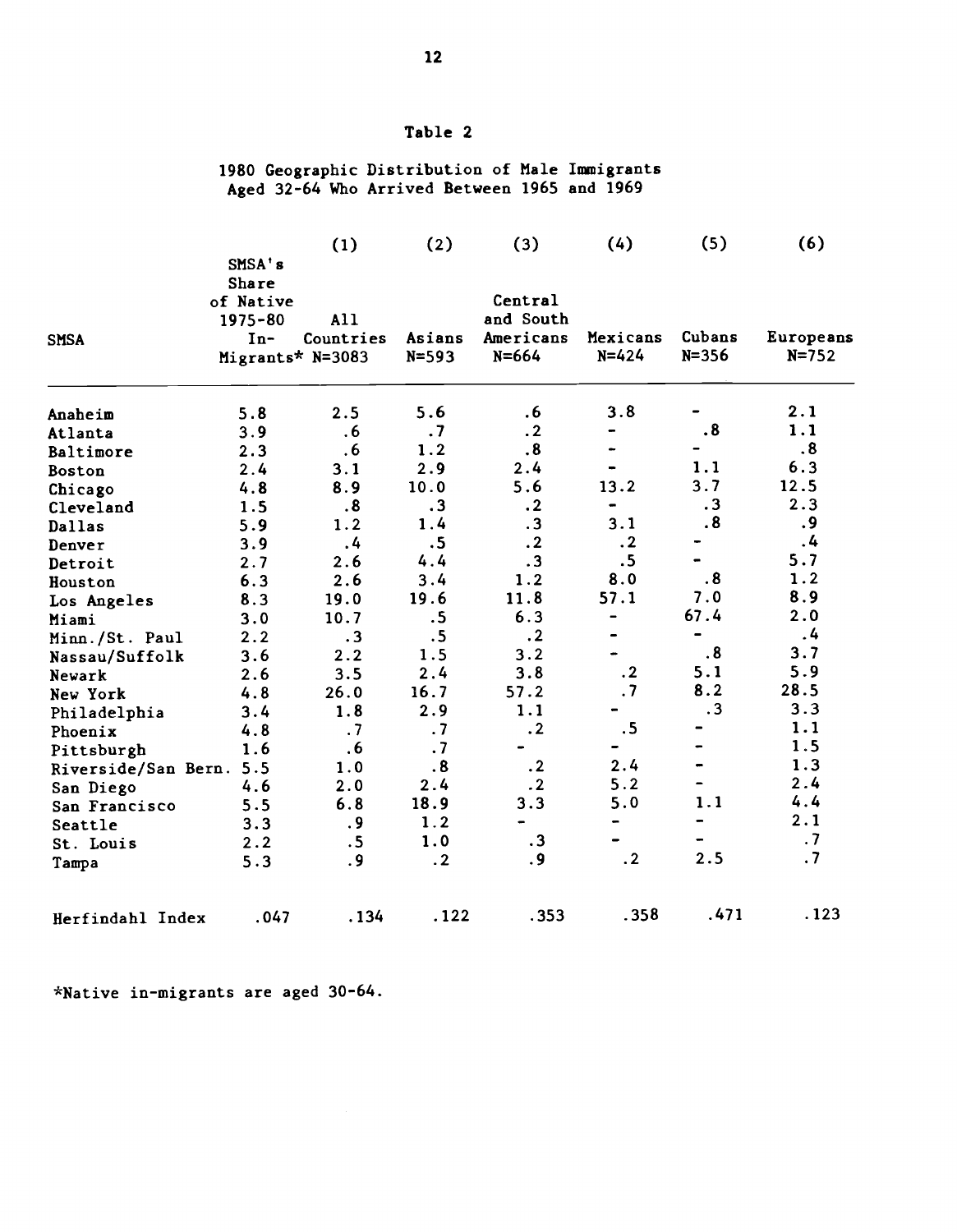# Table 3

### 1980 Geographic Distribution of Male Immigrants Aged 22-54 Who Arrived Between 1975 and 1979

|                     |              | (1)               | (2)        | (3)               | (4)        | (5)                      | (6)       |
|---------------------|--------------|-------------------|------------|-------------------|------------|--------------------------|-----------|
|                     | SMSA's       |                   |            |                   |            |                          |           |
|                     | <b>Share</b> |                   |            | Central           |            |                          |           |
|                     | of Native    | A11               |            | and South         |            |                          |           |
| <b>SMSA</b>         | 1975-80      | Countries         | Asians     | Americans         | Mexicans   | Cubans                   | Europeans |
|                     | $In-$        | $N = 5681$        | $N = 1932$ | $N = 1012$        | $N = 1260$ | $N = 78$                 | $N = 638$ |
|                     | Migrants*    |                   |            |                   |            |                          |           |
|                     |              |                   |            |                   |            |                          |           |
| Anaheim             | 5.0          | 4.4               | 4.2        | 1.6               | 9.2        | 1.3                      | 3.0       |
| Atlanta             | 4.0          | $\boldsymbol{.8}$ | 1.1        | $\boldsymbol{.8}$ |            |                          | 1.4       |
| Baltimore           | 2.4          | .8                | .8         | .7                |            |                          | 1.4       |
| Boston              | 3.5          | 2.9               | 3.0        | 3.6               |            | 1.3                      | 5.2       |
| Chicago             | 5.5          | 9.2               | 8.9        | 3.2               | 14.1       | 5.1                      | 12.5      |
| Cleveland           | 1.6          | .7                | .9         | $\cdot$ 3         |            |                          | 2.2       |
| Dallas              | 6.1          | 2.9               | 2.4        | .5                | 6.7        | 2.6                      | .9        |
| Denver              | 4.3          | 1.0               | 1.2        | $\cdot$ 3         | .9         | $\overline{\phantom{0}}$ | 1.1       |
| Detroit             | 2.9          | 1.6               | 2.9        | .5                | $\cdot$ 1  |                          | 2.7       |
| Houston             | 6.8          | 5.6               | 5.1        | 3.1               | 10.4       | 1.3                      | 2.5       |
| Los Angeles         | 8.7          | 26.6              | 26.0       | 19.8              | 45.9       | 2.6                      | 12.2      |
| Miami               | 2.3          | 4.8               | 1.0        | 14.1              | $\cdot$    | 73.1                     | 2.8       |
| Minn./St. Paul      | 2.9          | 1.0               | 1.8        | $\overline{4}$    | $\cdot$ 1  |                          | 1.6       |
| Nassau Suffolk      | 2.7          | .9                | .5         | 1.6               |            |                          | 3.6       |
| Newark              | 2.3          | 2.3               | 1.4        | 3.9               | $\cdot$ 1  | 3.9                      | 6.0       |
| New York            | 5.8          | 18.5              | 15.7       | 40.1              | 1.1        | 3.9                      | 23.5      |
| Philadelphia        | 3.7          | 2.3               | 2.5        | 1.1               | $\cdot$ 2  | 1.3                      | 5.2       |
| Phoenix             | 3.9          | $\boldsymbol{.8}$ | .5         | $\cdot$ 1         | 2.1        |                          | .9        |
| Pittsburgh          | 1.7          | .4                | .7         | $\cdot$ 2         | ۰.         |                          | .5        |
| Riverside/San Bern. | 4.3          | 1.1               | .7         | $\cdot$           | 2.1        |                          | .5        |
| San Diego           | 5.1          | 2.6               | 3.5        | .13               | .6         |                          | 1.9       |
| San Francisco       | 5.7          | 6.6               | 11.9       | 2.9               | 2.9        | 1.3                      | 5.5       |
| Seattle             | 3.4          | 1.3               | 2.4        | .4                | $\cdot$ 2  |                          | 1.7       |
| St. Louis           | 2.3          | $\cdot$ 4         | $\cdot$    | $\cdot$ 1         | $\cdot$ 1  |                          | .3        |
| Tampa               | 3.3          | .5                | .5         | .5                | $\cdot$ 2  | 2.6                      | .9        |
| Herfindahl Index    | .047         | .130              | .125       | .226              | .256       | .543                     | .104      |

 $\mathcal{A}$ 

\*Native in-migrants are aged 20-54.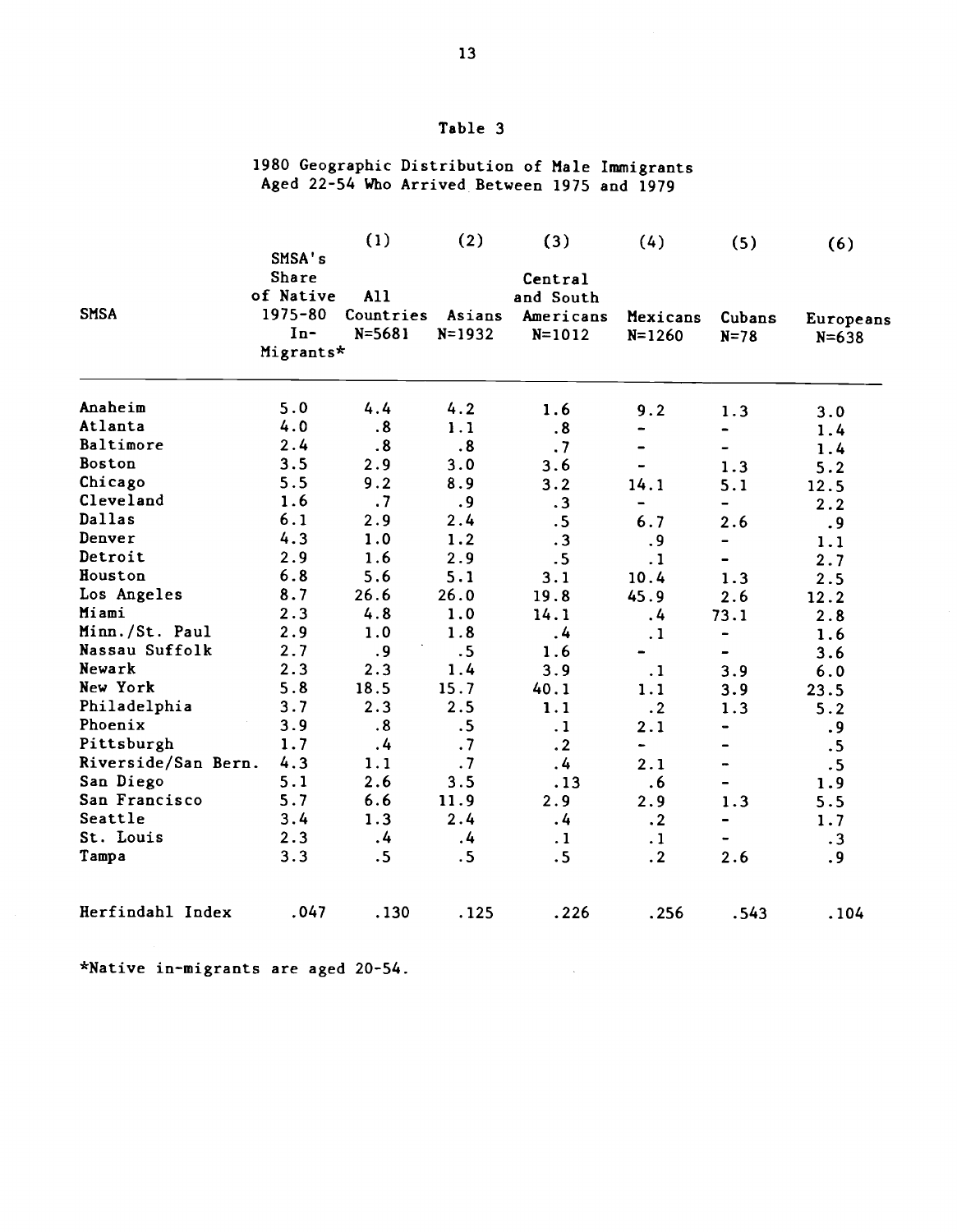group was the sharp fall in New York's share and the rise in the shares of Los Angeles and Miami. Similarly, the recent Mexican immigrants were more dispersed than their earlier counterparts. Chicago and Los Angeles only accounted for 60 percent of the choices of the 1975-79 arrivals as compared to 76 percent for the earlier arrivals. The 1975-79 arrivals from Asia and Europe were moderately less concentrated in 1980 than were their 1965-69 counterparts in 1970. Although the Herfindahl indices for these groups are largely unchanged, there are noticeable differences between the 1970 and 1980 frequency distributions. In particular, for both groups, New York's share fell, while the shares of Sunbelt cities such as Anaheim, Houston and Los Angeles rose. Finally, in the case of the Cubans, the more recent immigrants were considerably more concentrated than the earlier counterparts, with Miami's share rising from 53 percent to 73 percent.

In sum, the data in Tables 1, 2 and 3 show that the new immigrants are more geographically concentrated than native Americans who have recently moved to new cities. We have seen, however, that it is important to distinguish the various ethnic groups in the immigrant population. At a given point in time, the geographic distributions of the ethnic groups are remarkably different. Examining changes between 1970 and 1980 for the 1965-69 arrivals also indicates that general statements cannot be made about these changes for all five ethnic groups. The research problem is to explain why various ethnic groups seem to systematically prefer certain SMSAs, why the 1970 and 1980 distributions differ for a given cohort (i.e., the 1965-69 arrivals), and why the two cohorts have different distributions. In order to answer these questions, equation (2) will be estimated for each of the immigrant groups in the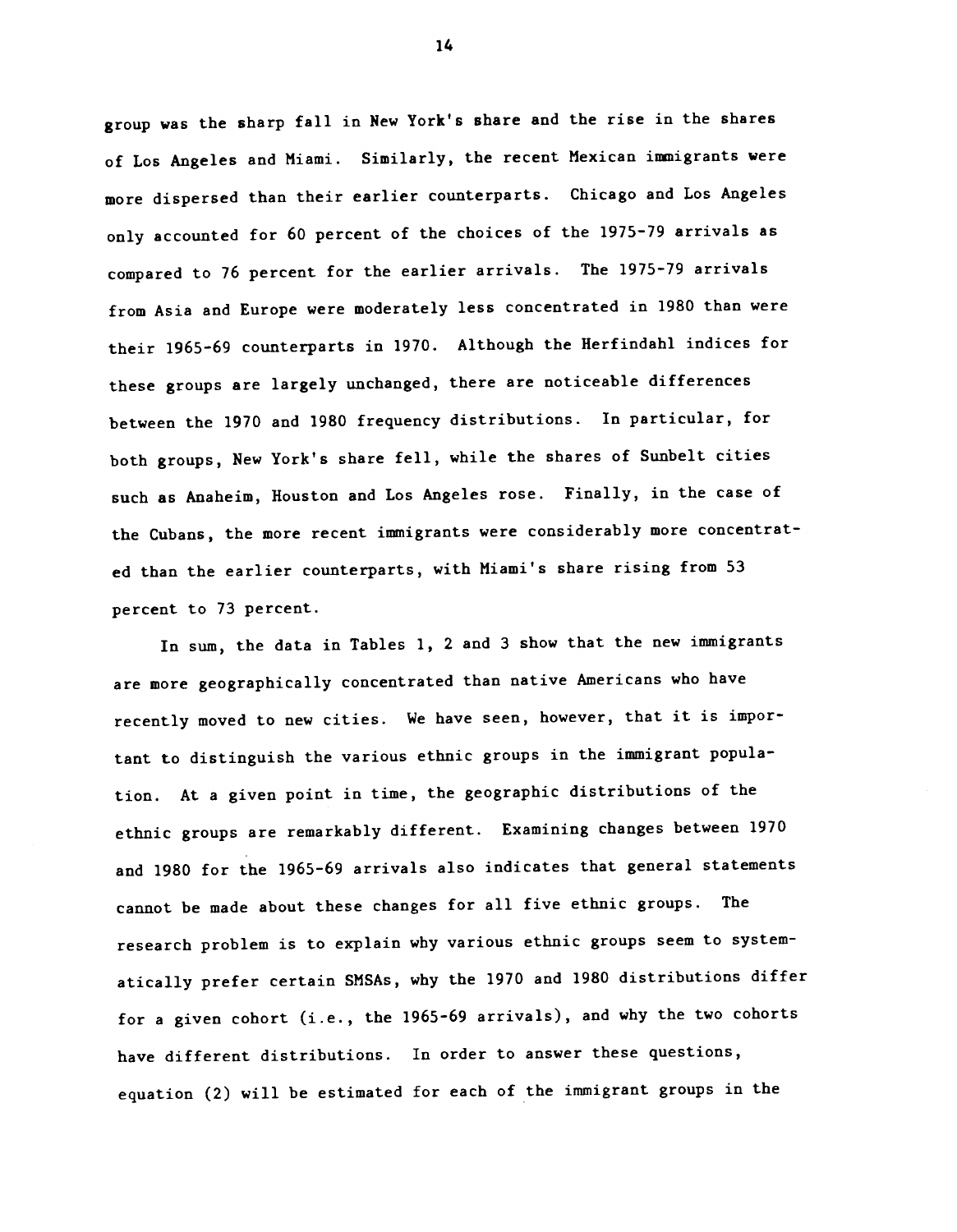sample. The specification of equation (2) is discussed in the next section of the paper.

IV. Econometric Specification

## A. The Multinomial Logit Procedure

As shown in equation (1) in Part II, the probability that individual i chooses location j is the probability that the utility associated with j is greater than the utility associated with any other potential location. The individual's utility level at each location was assumed to be a linear function of a set of location characteristics and a set of personal attributes as shown in equation (2). For convenience, rewrite equation (2) as:

(3)  $U_{ij} = \gamma Z_{ij} + e_{ij}$ where  $Z_{ij} = [L_{ij}, X_{ij}]$  and  $\gamma = [\alpha, \beta]$ 

Using equation (3), we can write the probability of choosing location j as:

(4) 
$$
P_{ij} = P(Z_{ij} + e_{ij} > Z_{i1} + e_{i1}, Z_{ij} + e_{ij} > Z_{i2} + e_{i2} \cdots
$$
  
... $Z_{ij} + e_{ij} > Z_{iN} + e_{iN}$ 

It has been shown (McFadden 1973) that if the c's are all assumed to be independently identically distributed Weibull, then (4) can be rewritten as:

(5) 
$$
P_{ij} = \exp(Z_{ij}\gamma) / \sum_{n=1}^{N} \exp(Z_{in}\gamma)
$$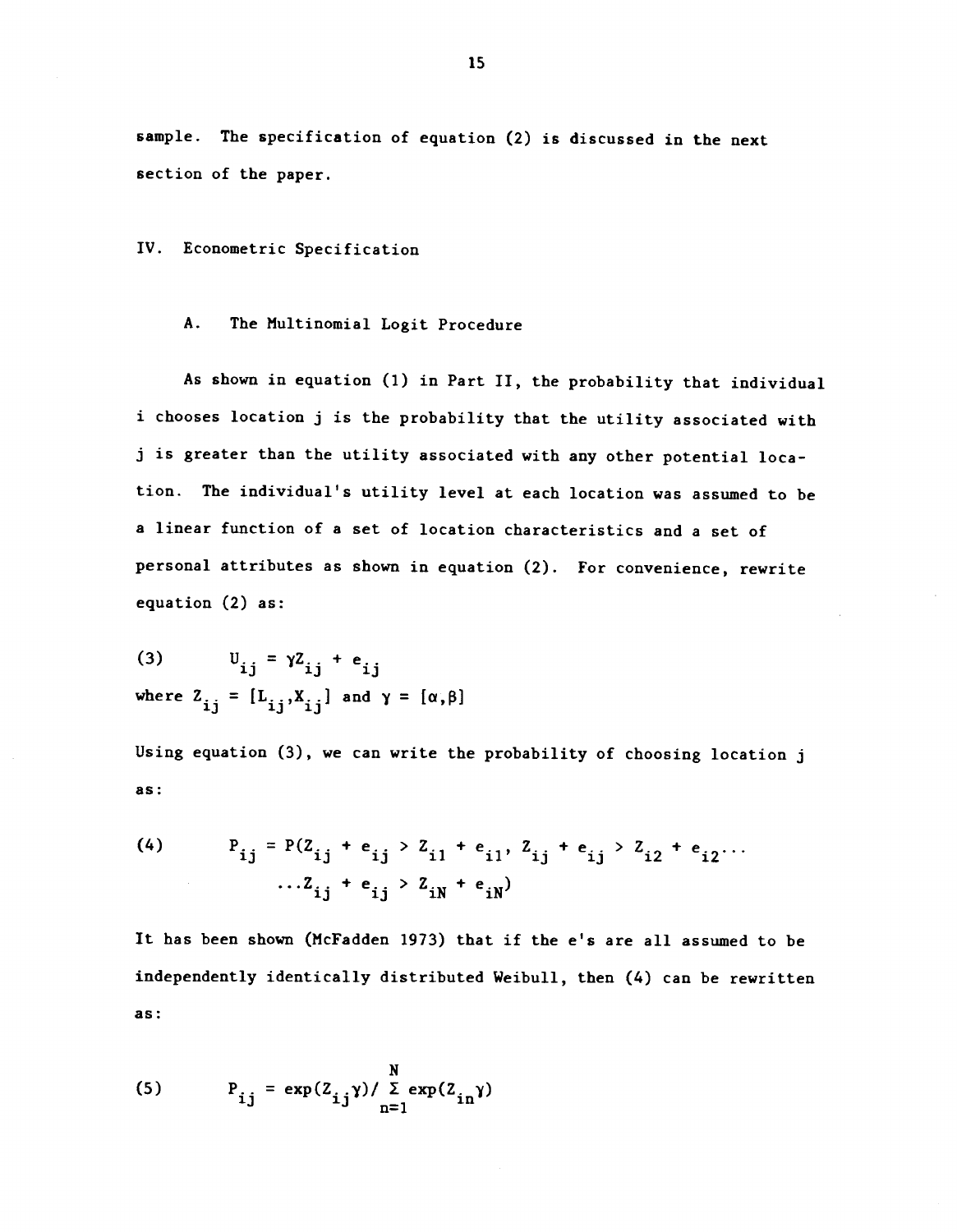Equation (5) is the likelihood function for any individual i observed to be in location j. The log of this likelihood function can be summed across all individuals and maximized with respect to the  $\gamma'$ s. The resulting estimates of y provide information on the impact of the vector of Z variables in a particular location on the underlying utility level that the individual associates with that particular location. If a variable in  $\mathbf{Z_{ij}}$  increases utility, its estimated coefficient will be positive, i.e., it has a positive effect on the probability that a location is chosen over all the alternative locations.

### B. Variables and Data Sources

The first component of the vector Z is a set of characteristics describing each SMSA in the choice set. The following variables were obtained from the published volumes of the 1970 and 1980 Censuses of Population: TOTPOP -- the total population in the SHSA; UNEMP -- the unemployment rate of males 16 years of age and older in the SMSA; and PFORB -- the percentage of the population in the SMSA that is foreignborn. PFORB is calculated separately for each ethnic group that is studied. The level of welfare benefits is measured by GENAST, the real average monthly general assistance payment per recipient, which is a good proxy for the level of social services in the SMSA. The nominal figures are obtained from the Public Assistance Statistics and are deflated by the BLS cost-of-living index for each SMSA. PFORB, TOTPOP and GENAST are predicted to have positive signs, while UNEMP is predicted to have a negative sign. The wage that the immigrant would expect to receive in each SMSA is measured by the mean wage (WAGE) of immigrants in that SMSA, classified by immigrant cohort and ethnicity. This is calculated from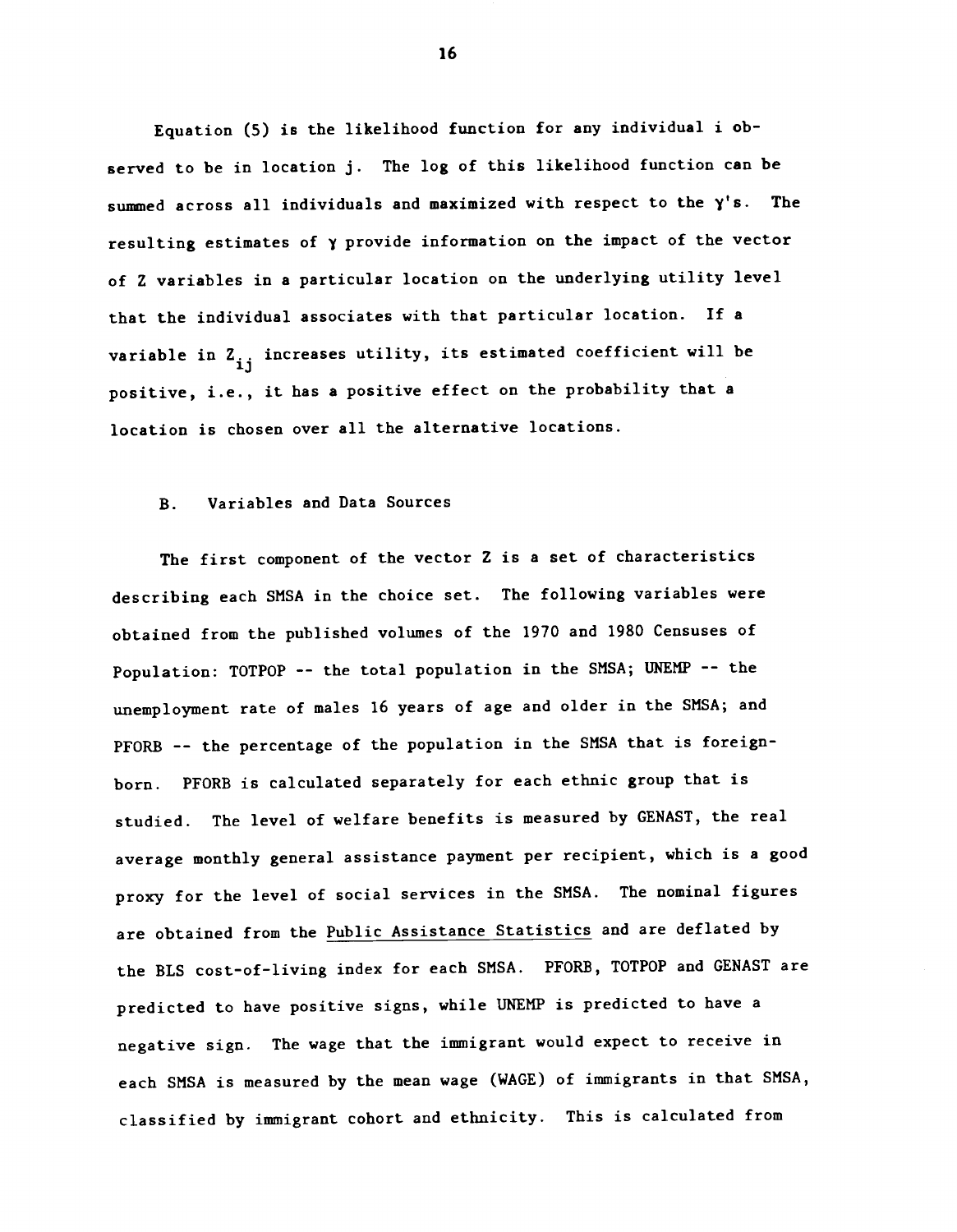the data in the Public Use Samples. This wage variable is far superior to an overall mean or median earnings measure for each SMSA, which would give a very imperfect measure of an immigrant's opportunities in different cities.<sup>12</sup> Classifying the immigrant wage variable by ethnicity and cohort adds even more precision.<sup>13</sup> One problem with this approach, however, is that it requires limiting the analysis to cities in which the immigrants are actually located. This is not a problem for the Asians, Europeans and Central and South Americans who are represented in each of the 25 cities being studied. It is a problem for the Mexicans and Cubans who are each concentrated in a much smaller set of cities. The result is that for the latter two groups, the number of cities actually included in the multinomial logit analysis ranges between eight and twenty. Finally, another characteristic of the SMSAs that may be important in explaining the location choices of the immigrants is the distance from the immigrant's home country to the SMSA. Data on air distances between each of the foreign countries and each of the SMSAs (DISTANCE) were obtained from Fitzpatrick and Nodlin (1986). It is expected that DISTANCE will have a negative sign in the regressions.

<sup>12</sup>The paper by Vasegh-Daneshvary et al. referred to earlier used median family income as a measure of market opportunities in different locations.

<sup>13</sup>Another approach is to estimate a wage equation for each immigrant group and include a vector of dummy variables for the 25 cities. The parameters could then be used to predict a wage for each individual in each city. The advantage of this approach is that it controls for differences in the characteristics of the immigrants across SMSAs. The disadvantage is that the reliability of the predicted wage depends on the precision with which the parameters are estimated. I tried this approach and found that the results reported in Section V were largely unchanged but I prefer using the mean wage variable since it is not dependent on a set of parameters which may not be terribly robust.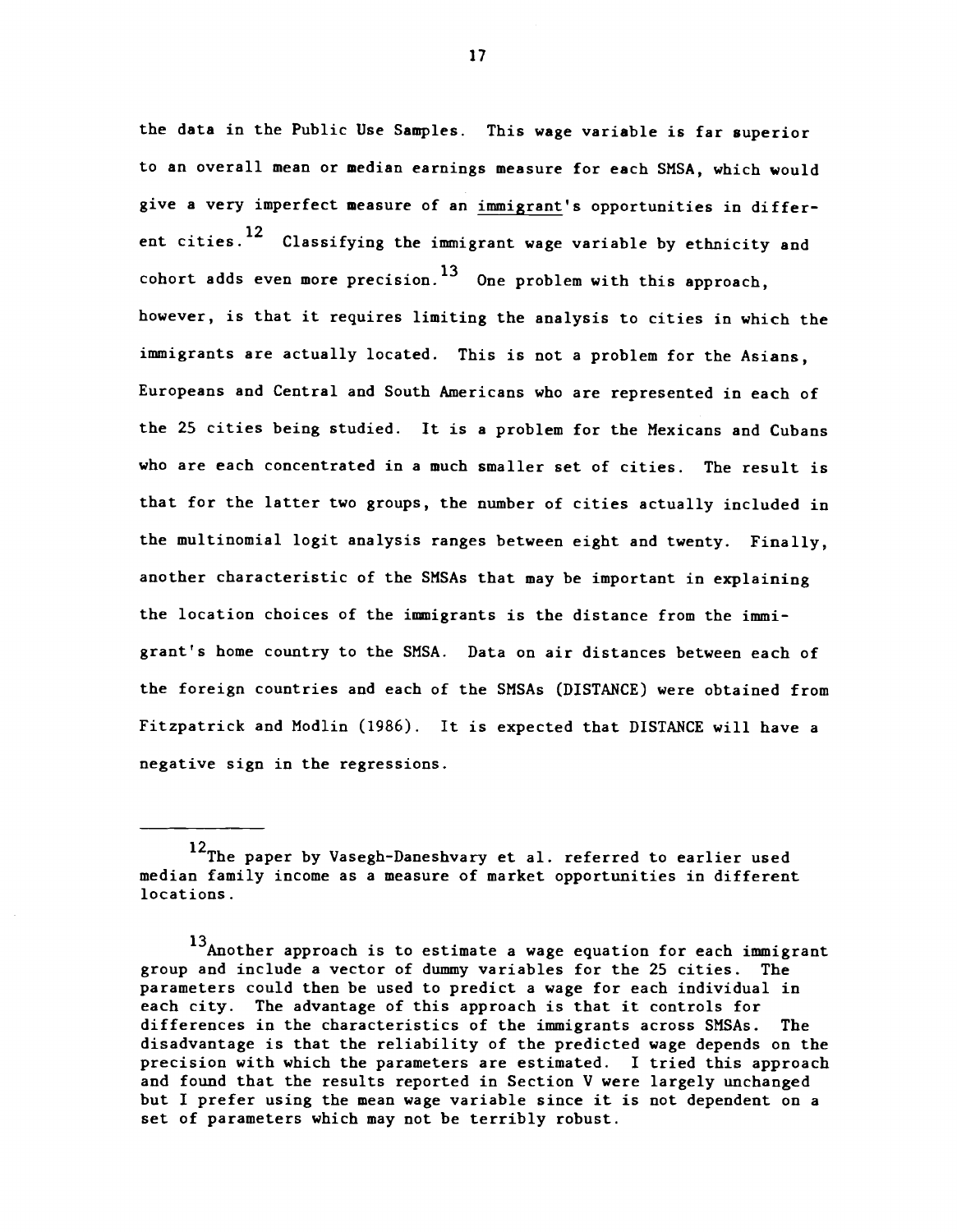It was argued in Part II that, in addition to location characteristics, personal attributes themselves can determine the relative utility values of the locations. Since the location probability equations are estimated separately for each ethnic group, the role of ethnicity itself in determining location choice is already taken into account. The effect of personal attributes such as age and education could also be estimated by including them as regressors in the logit equation. This would mean estimating 24 parameters for each personal variable since there are 25 cities in the choice set. Unfortunately, this approach proved to be computationally intractable and the algorithm never converged. Hence, an alternative procedure, interacting the personal variables with some of the location characteristics, is used.<sup>14</sup>

The results of estimating the multinomial logit model for various immigrant groups are presented in the next part of the paper. The reader should keep in mind the fact that, as discussed above, in the case of the Cubans and Mexicans, the empirical analysis only deals with the distribution of the immigrants across a restricted set of cities. It is unable to answer the question of why these individuals do not locate in the other cities in the original sample. For this reason, the reader is urged to focus on the results presented for the Asians, Central and South Americans, and Europeans.

 $14$ In fact, using multiple interaction terms in the same equation resulted in non-convergence in many cases. Hence, I decided to concentrate on the interactions with PFORB since a major concern is how different types of immigrants react to the location of fellow countrymen.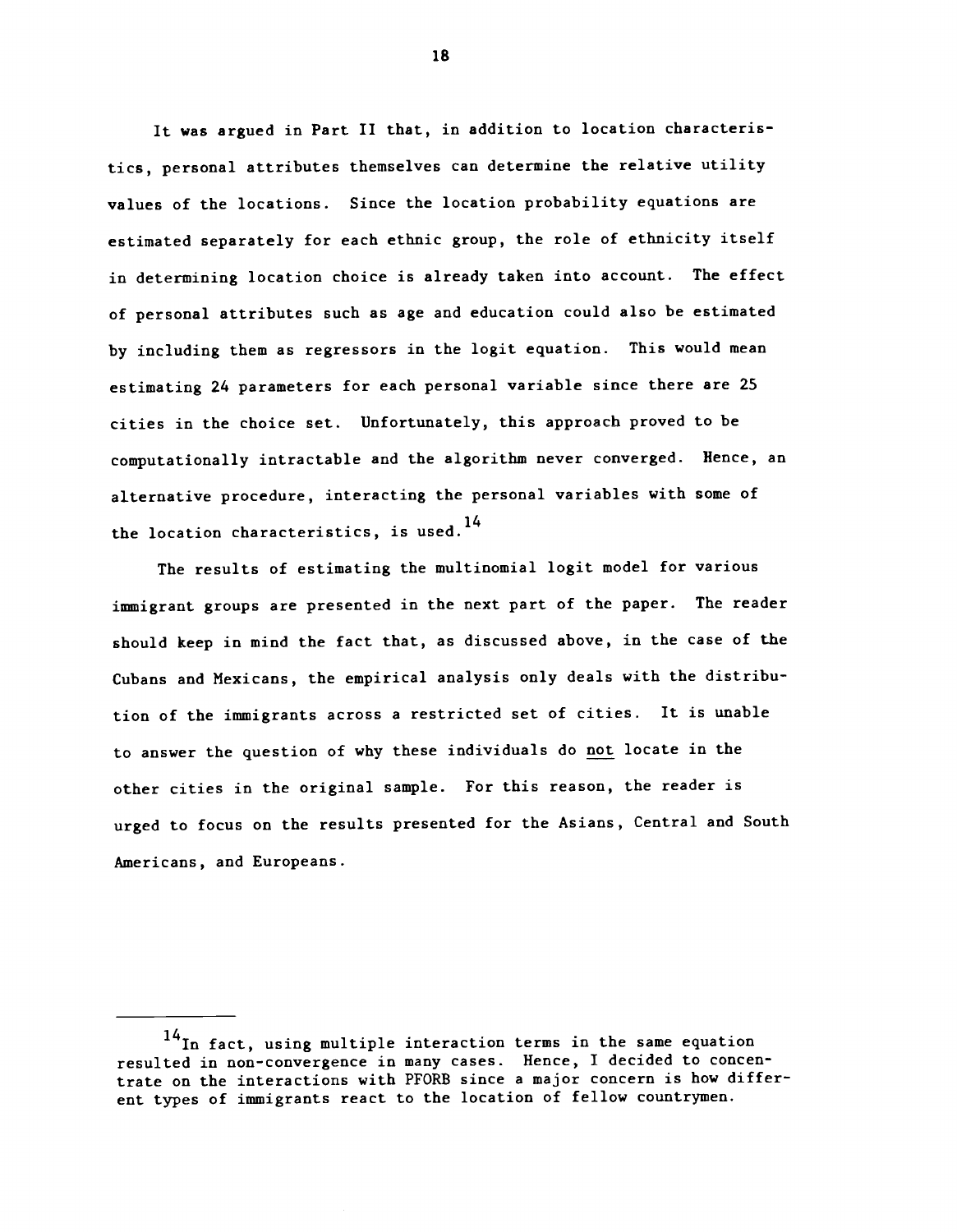#### V. Results for Immigrants

### A. 1965-69 Arrivals

In Tables 4 and 5, the results of estimating equation (5) for the male immigrants who arrived between 1965 and 1969 are shown. Each table has two parts. The top half shows the coefficients from the model with the six regressors, PFORB, TOTPOP, EWAGE, UNEMP, GENAST and DISTANCE. The bottom half reports three coefficients from the model which added two interaction terms: AGEPF, which is AGE\*PFORB, and EDUCPF, which is EDUC\*PFORB; only the coefficients on PFORB, AGEPF and EDUCPF are shown. In Table 4, the determinants of the 1970, or initial location choices of the 1965-69 immigrants are analyzed. Table 5 shows the determinants of their 1980, or subsequent location choice. The individuals who are used for the analysis in Table 4 are between the ages of 22 and 54 while those in Table 5 are between the ages of 32 and 64. Comparing Tables 4 and 5 enables us to explore the role of assimilation in location choice because, by 1980, these individuals have been in the U.S. between ten and fifteen years.

In Table 4, we see that location of fellow countrymen, as measured by PFORB, is the most powerful explanatory variable for all the ethnic groups. An important finding is that the more educated immigrants place less emphasis on this factor than the less educated in choosing their initial locations. The differential role of PFORB for young and old cohorts does not have a clear pattern; AGEPF is significant only for the Cubans, for whom it can be observed that the older immigrants are more dependent on the location of their fellow Cubans.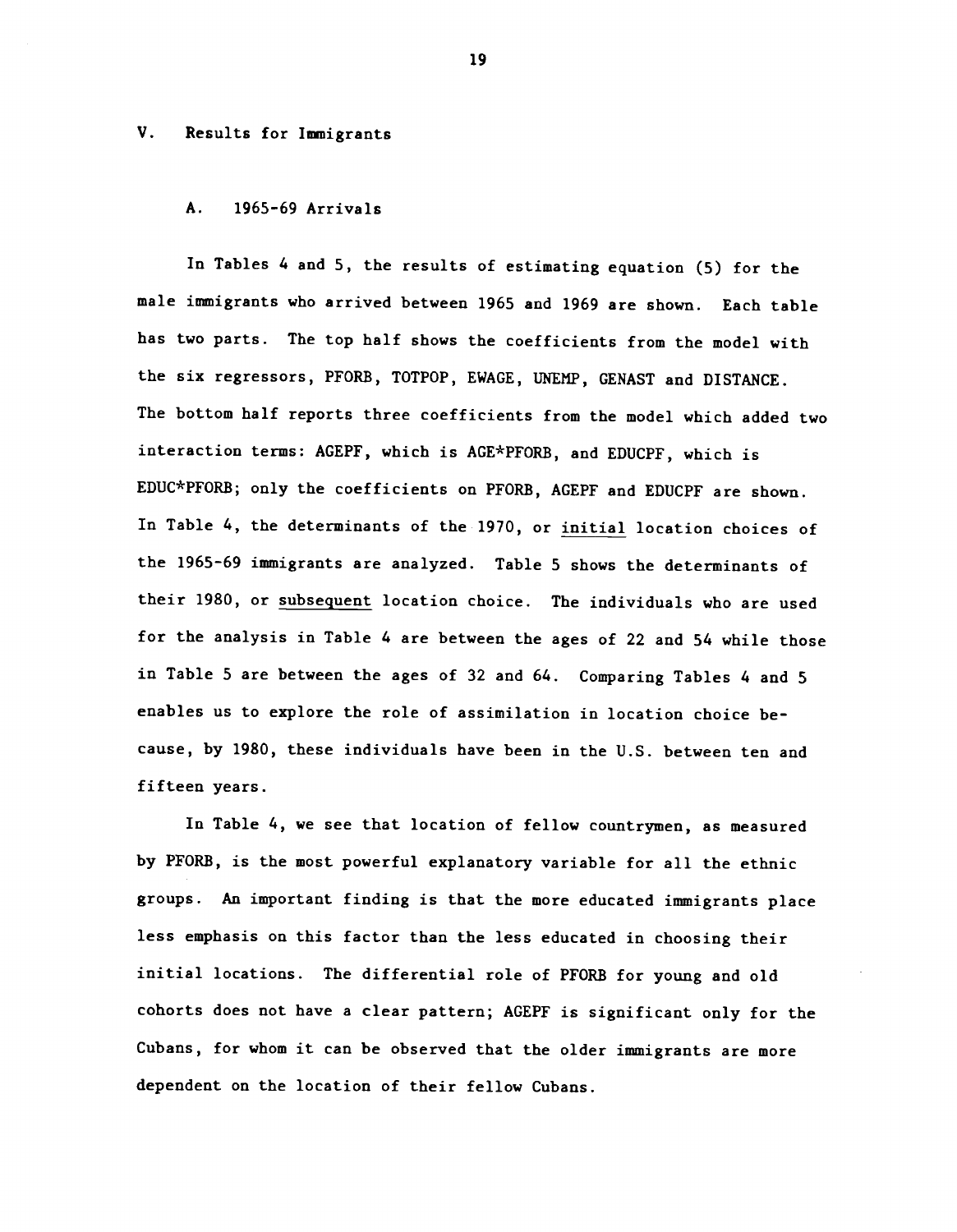## Table 4

## Multinomial Logit Analysis of 1970 Location Choices of Male Immigrants Arriving Between 1965 and 1969, Aged 22-54 in 1970\*

|                 | (1)       | (2)<br>Central<br>and South | (3)       | (4)       | (5)       |
|-----------------|-----------|-----------------------------|-----------|-----------|-----------|
|                 | Asians    | Americans                   | Mexicans  | Cubans    | Europeans |
| <b>PFORB</b>    | 56.60     | 77.56                       | 318.97    | 23.34     | 19.62     |
|                 | (8.80)    | (5.99)                      | (10.32)   | (7.54)    | (6.35)    |
| TOTPOP          | 2.65      | 2.12                        | 1.82      | 3.29      | 1.42      |
|                 | (19.80)   | (7.55)                      | (7.02)    | (6.13)    | (7.69)    |
| <b>WAGE</b>     | $-.72$    | $-.96$                      | 3.17      | 5.62      | .59       |
|                 | $(-2.44)$ | $(-2.98)$                   | (5.32)    | (3.28)    | (3.20)    |
| <b>UNEMP</b>    | $-12.90$  | 15.05                       | $-140.56$ | 86.35     | 10.31     |
|                 | $(-1.80)$ | (1.36)                      | $(-7.43)$ | (3.34)    | (2.47)    |
| <b>GENAST</b>   | .01       | .01                         | $-.05$    | .03       | .01       |
|                 | (3.16)    | (2.65)                      | $(-2.62)$ | (3.99)    | (1.09)    |
| <b>DISTANCE</b> | $-4.05$   | $-.06$                      | 1.32      | $-1.11$   | $-.14$    |
|                 | $(-2.69)$ | $(-.42)$                    | (4.71)    | $(-2.76)$ | $(-2.55)$ |
| <b>PFORB</b>    | 119.73    | 101.11                      | 365.34    | 12.43     | 42.00     |
|                 | (4.27)    | (3.44)                      | (8.60)    | (2.40)    | (6.02)    |
| <b>AGEPF</b>    | $-.19$    | .91                         | $-.79$    | .34       | $-.20$    |
|                 | $(-.33)$  | (1.46)                      | $(-1.01)$ | (3.39)    | $(-1.34)$ |
| <b>EDUCPF</b>   | $-4.10$   | $-4.83$                     | $-3.37$   | $-.26$    | $-1.43$   |
|                 | $(-4.05)$ | $(-3.71)$                   | $(-2.07)$ | $(-1.42)$ | $(-5.48)$ |
| N               | 583       | 490                         | 317       | 339       | 789       |

\*t\_values are given in parentheses. The two panels of the table are described in the text.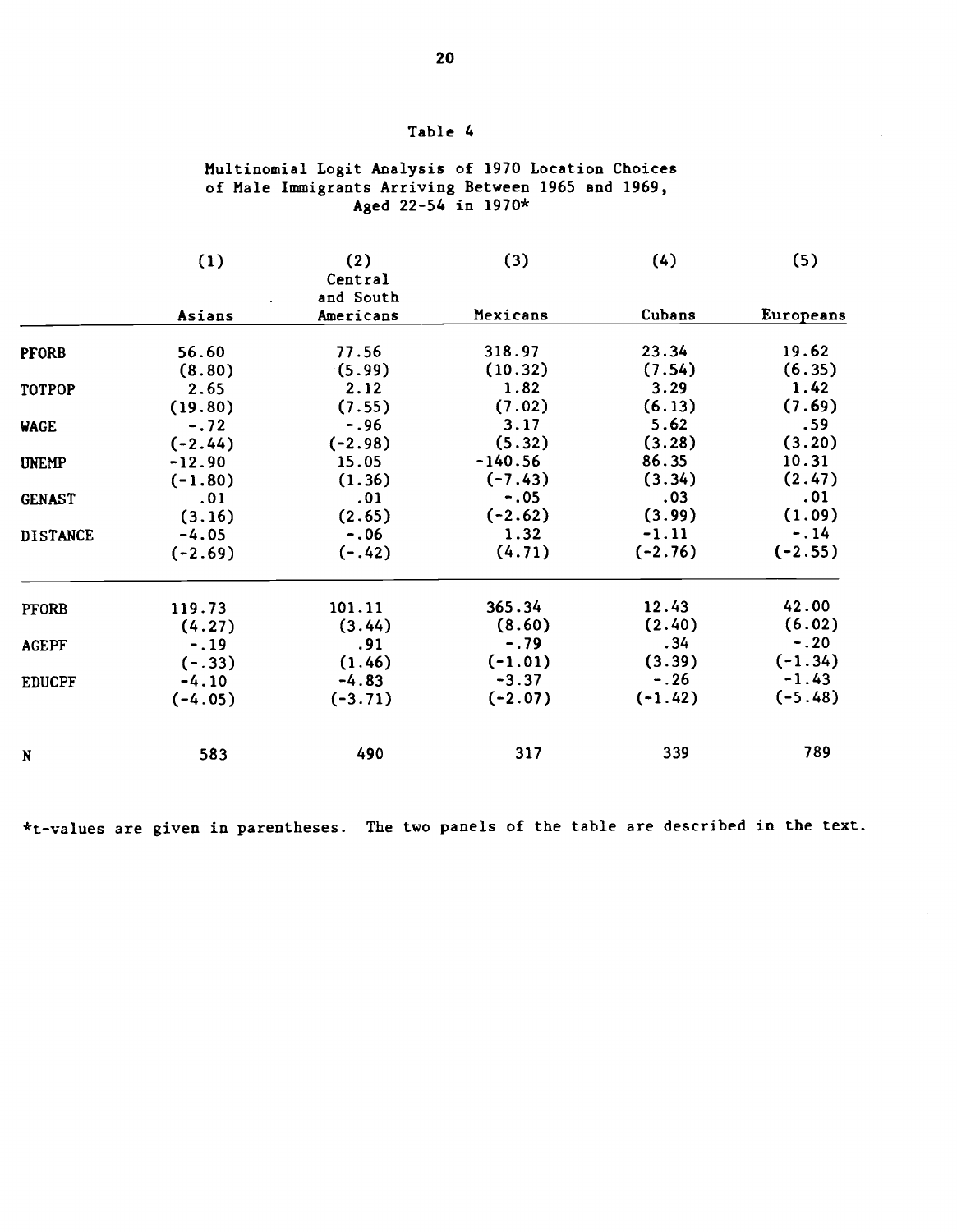The effects of the other variables in the model are not consistent across the five ethnic groups. The expected wage in the SMSA is positive and significant only for the Mexicans, Cubans, and Europeans. Unemployment rates have the hypothesized negative coefficient only for the Asians and Mexicans. The welfare variable, GENAST, is positive and significant only for the Asians, Central and South Americans, and Cubans. Finally, DISTANCE is negative and significant in three out of five cases; the positive coefficient for Mexicans reflects their large representation in Chicago in 1970.

In Table 5, the 1980 location decisions of the 1965—69 immigrants are examined. Since by 1980 these individuals have been in the U.S. between ten and fifteen years, the model developed in Part II predicts that PFORB should now be a less important determinant of location choice, the economic variables should be more significant, and DISTANCE should have a weaker negative effect. This prediction is based on the assumption that as immigrants spend time in the U.S., they learn about relative economic opportunities in different cities and have less of a need to rely on family and friends for economic and moral support. The estimates in Table 5 are partially consistent with this hypothesis. PFORB is still the most important determinant of location choice. However, DISTANCE is only negative and significant in one case (the Mexicans), indicating that with time spent in the U.S., most immigrants do move away from their ports of entry. The predicted change for the WAGE variable holds true only for the Asians and the Central and South Americans. The other ethnic group for whom the analysis is most reliable, the Europeans, unfortunately shows a decrease in the importance of the wage variable between 1970 and 1980, but an increase in the significance of GENAST.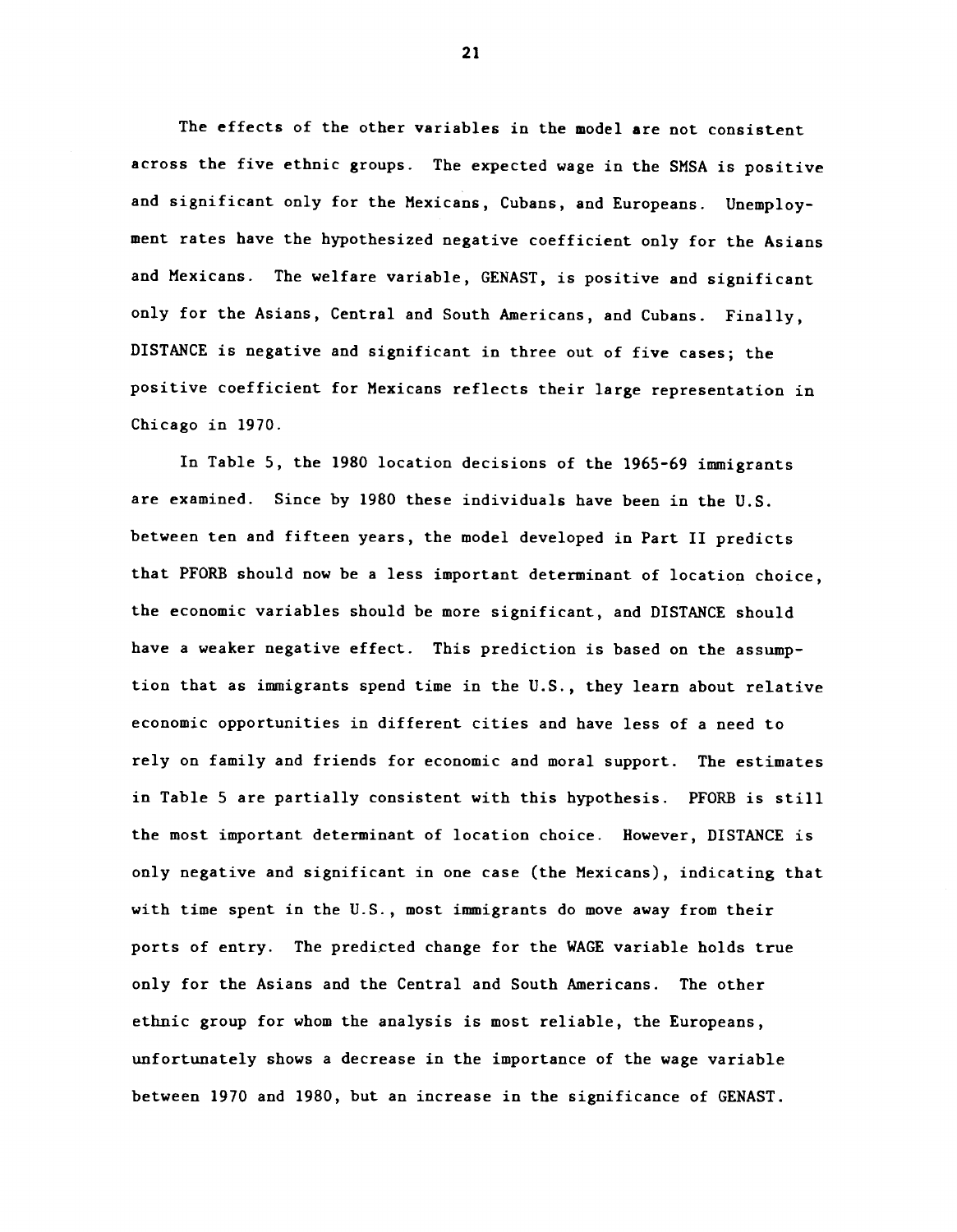## Table 5

## Multinomial Logit Analysis of 1980 Location Choices of Male Immigrants Arriving Between 1965 and 1969, Aged 32-64 in 1980\*

|                 | (1)       | (2)<br>Central<br>and South | (3)       | (4)       | (5)       |
|-----------------|-----------|-----------------------------|-----------|-----------|-----------|
|                 | Asians    | Americans                   | Mexicans  | Cubans    | Europeans |
| <b>PFORB</b>    | 49.73     | 33.25                       | 20.10     | 21.36     | 23.43     |
|                 | (11.49)   | (10.14)                     | (4.64)    | (15.93)   | (6.68)    |
| <b>TOTPOP</b>   | 2.29      | 2.79                        | 3.08      | 2.34      | 1.99      |
|                 | (11.09)   | (9.27)                      | (7.21)    | (4.97)    | (9.86)    |
| <b>WAGE</b>     | .74       | .14                         | .32       | $-.12$    | .01       |
|                 | (3.21)    | (.61)                       | (1.08)    | $(-.37)$  | (.03)     |
| <b>UNEMP</b>    | 2.09      | $-17.75$                    | $-8.20$   | $-4.11$   | 2.79      |
|                 | (.67)     | $(-3.47)$                   | $(-1.28)$ | $(-.41)$  | (1.04)    |
| <b>GENAST</b>   | .02       | .03                         | .04       | .01       | .02       |
|                 | (2.25)    | (3.43)                      | (2.06)    | (.63)     | (3.44)    |
| <b>DISTANCE</b> | 2.34      | $-.06$                      | $-1.16$   | .02       | .04       |
|                 | (2.08)    | $(-.80)$                    | $(-3.26)$ | (.17)     | (.81)     |
| <b>PFORB</b>    | 78.30     | 40.24                       | 29.05     | 20.88     | 20.87     |
|                 | (4.73)    | (3.80)                      | (2.91)    | (4.99)    | (2.11)    |
| <b>AGEPF</b>    | $-.03$    | .48                         | $-.07$    | .07       | .37       |
|                 | $(-.09)$  | (2.43)                      | $(-.32)$  | (.91)     | (2.03)    |
| <b>EDUCPF</b>   | $-1.84$   | $-2.30$                     | $-.90$    | $-.28$    | $-1.24$   |
|                 | $(-3.70)$ | $(-5.45)$                   | $(-2.61)$ | $(-2.15)$ | $(-4.08)$ |
| N               | 591       | 662                         | 424       | 356       | 752       |

\*t\_values are given in parentheses. The two panels of the table are described in the text.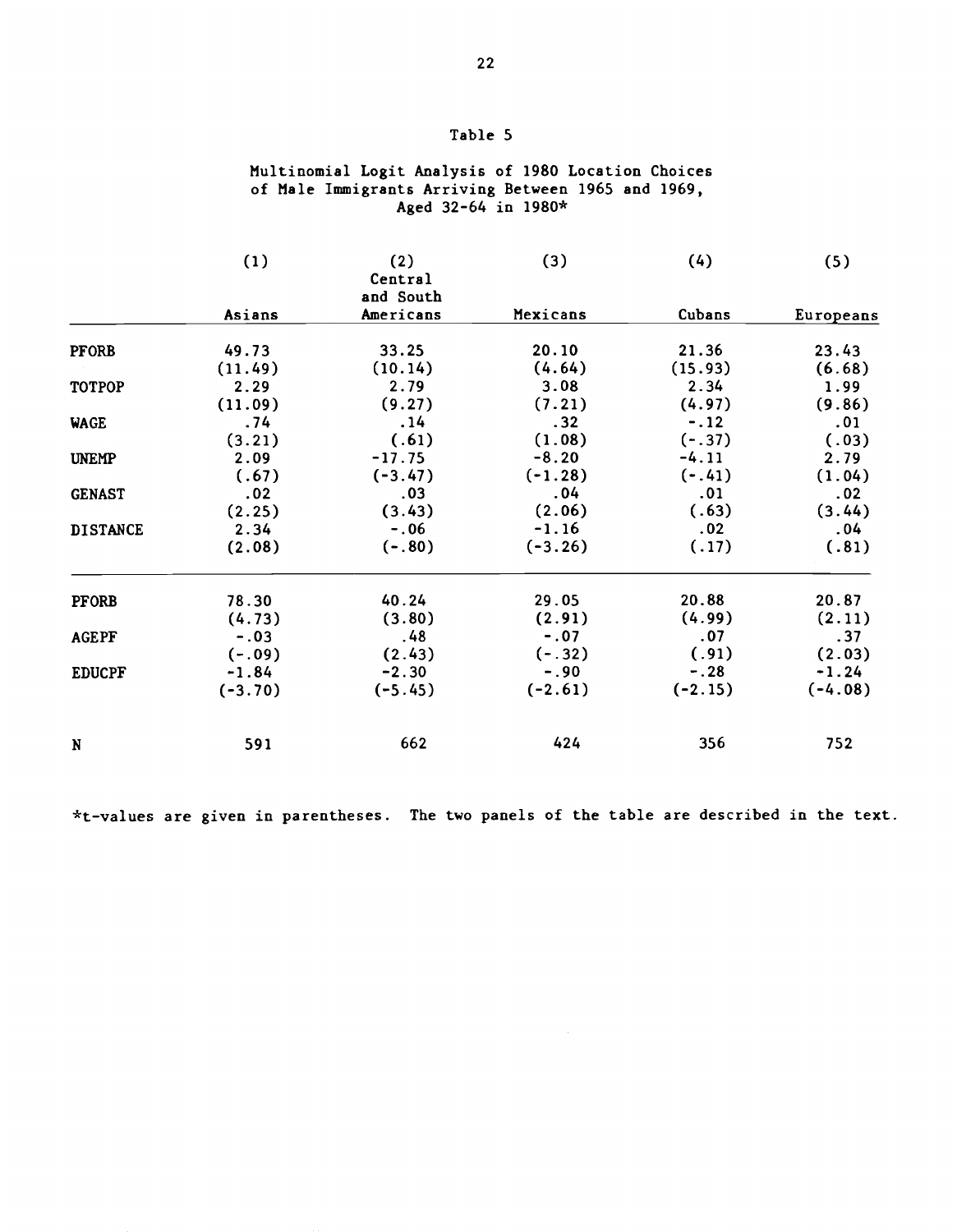Indeed, in 1980, GENAST is the most consistent determinant of location choices for the five ethnic groups.

#### B. 1975-1979 Arrivals

Table 6 presents the results of estimating equation (5) on the 1980, or "initial," location choices of the male immigrants who arrived between 1975 and 1979. This table can be compared to Table 4, which examined the initial location choices of the 1965-69 arrivals, to explore whether the two cohorts behaved differently in choosing their initial locations in the U.S.

In Table 6, we see that, as in Tables 4 and 5, the most important determinant of location choice is PFORB and, except for the Cubans, the interaction term between PFORB and EDUC is negative and significant. Comparing Tables 4 and 6 shows that the role of DISTANCE in the choice of initial location has changed for some of the groups; the Central and South Americans and Europeans chose more distant initial locations while the Mexicans located closer to home. Market opportunities, as measured by WAGE, also play a different role. The recent Asian immigrants chose initial locations that had high expected wage rates and low unemployment rates, unlike the Asian arrivals in the 1960s, who chose cities with low unemployment and high welfare opportunities. This is an important difference since it indicates that the more recent arrivals acquired information regarding regional wage differentials within a very short span of time. For the Mexicans, Cubans and Europeans, however, the wage variable was positive and significant for the earlier cohort, but not for the 1975-79 arrivals. There is no change in the effect of WAGE for the Central and South Americans.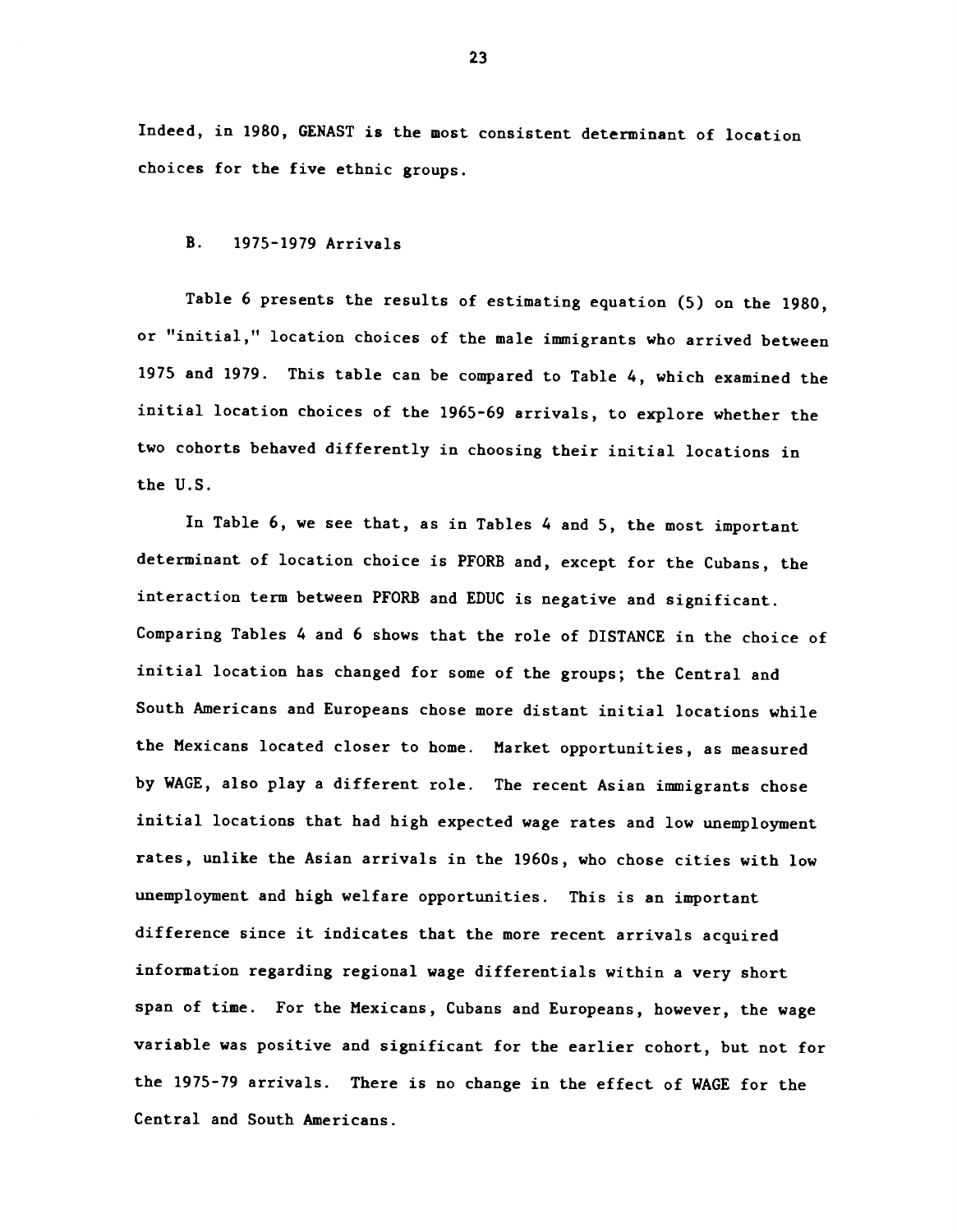# Table 6

## Multinomial Logit Analysis of 1980 Location Choices of Male Immigrants Arriving Between 1975 and 1979, Aged 22-54 in 1980\*

|                 | (1)       | (2)<br>Central<br>and South | (3)       | (4)      | (5)       |
|-----------------|-----------|-----------------------------|-----------|----------|-----------|
|                 | Asians    | Americans                   | Mexicans  | Cubans   | Europeans |
| <b>PFORB</b>    | 33.19     | 40.73                       | 10.49     | 16.12    | 12.92     |
|                 | (14.25)   | (19.0)                      | (4.68)    | (5.32)   | (3.74)    |
| TOTPOP          | 3.11      | 2.23                        | 3.35      | 1.04     | 2.46      |
|                 | (26.33)   | (10.77)                     | (15.84)   | (.71)    | (11.13)   |
| <b>WAGE</b>     | .46       | $-.18$                      | $-1.05$   | .54      | $-.49$    |
|                 | (2.99)    | $(-1.58)$                   | $(-4.64)$ | (.87)    | $(-1.89)$ |
| <b>UNEMP</b>    | $-8.41$   | $-20.28$                    | $-21.36$  | 2.35     | $-9.23$   |
|                 | $(-4.15)$ | $(-4.53)$                   | $(-6.05)$ | (.05)    | $(-2.90)$ |
| <b>GENAST</b>   | $-.01$    | $-.01$                      | .06       | .01      | .01       |
|                 | $(-.57)$  | $(-1.49)$                   | (6.60)    | (.14)    | (3.05)    |
| <b>DISTANCE</b> | $-.80$    | .33                         | $-1.80$   | $-.24$   | (3.05)    |
|                 | $(-1.42)$ | (5.74)                      | $(-9.53)$ | $(-.29)$ | (1.15)    |
| <b>PFORB</b>    | 28.19     | 30.74                       | 17.75     | 12.35    | 23.06     |
|                 | (4.07)    | (5.06)                      | (4.02)    | (1.57)   | (2.44)    |
| <b>AGEPF</b>    | .37       | .49                         | $-.14$    | .04      | .06       |
|                 | (2.54)    | (3.24)                      | $(-1.24)$ | (.28)    | (.33)     |
| <b>EDUCPF</b>   | $-.51$    | $-.47$                      | $-.44$    | . 19     | $-.95$    |
|                 | $(-1.77)$ | $(-1.79)$                   | $(-2.28)$ | (.62)    | $(-2.58)$ |
| N               | 1932      | 1009                        | 1260      | 76       | 638       |

\*t-values are given in parentheses. The two panels of the table are described in the text.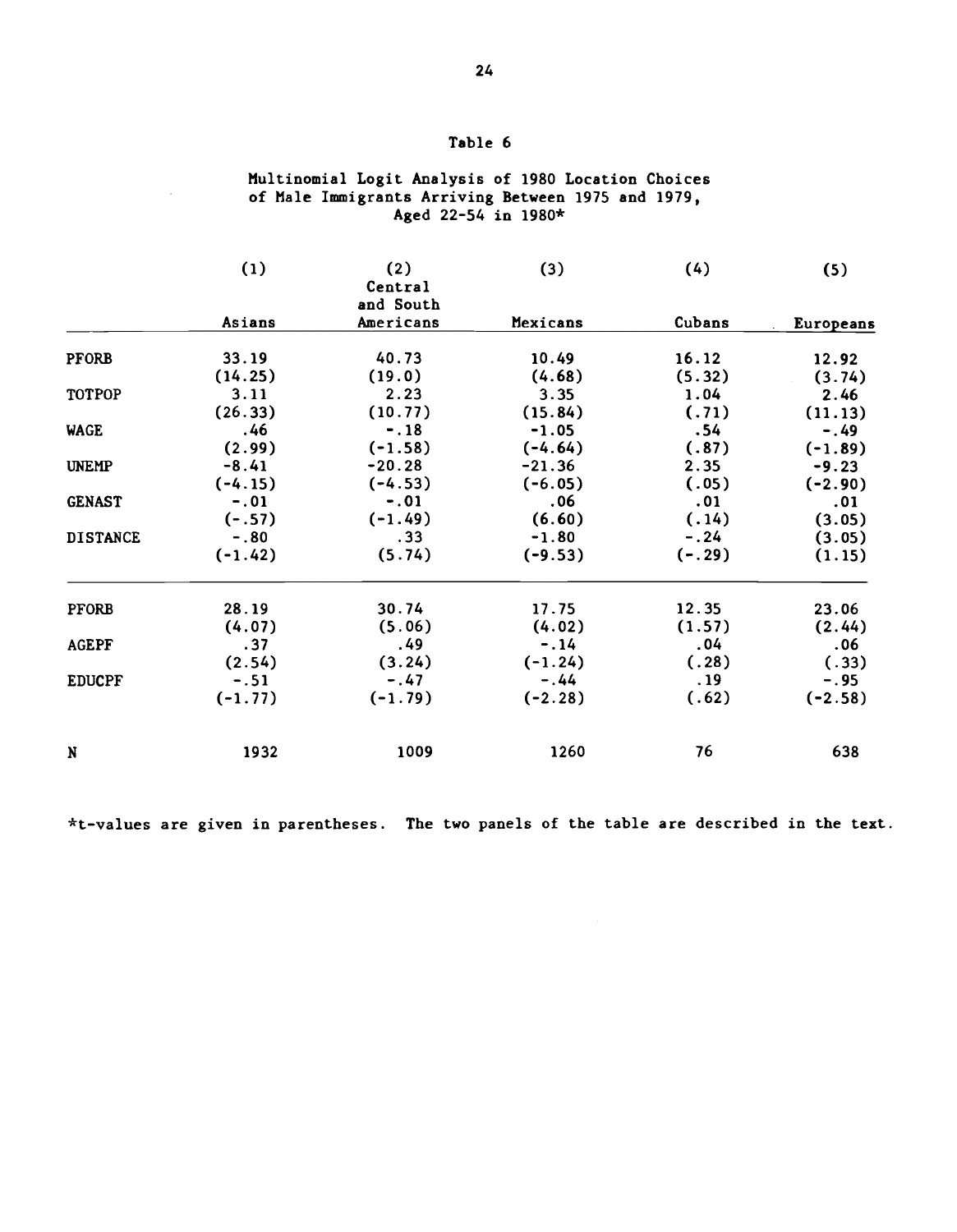What can account for the observed differences in the behavior of the 1965—69 and 1975-79 cohorts? Recent work by Chiswick (1986) provides an answer. His analysis of earnings shows that there have been noticeable trends in "the unmeasured dimensions of immigrant productivity, such as language fluency, the quality of schooling and experience, and ability" (Chiswick, p. 182). In particular, Chiswick finds that the quality of Asian immigrants who arrived in the 1970s exceeds that of the immigrants who arrived in the 1960s. Mexican and Cuban immigrants who arrived in the 1970s were found to be of lower quality than their 1960s counterparts. Chiswick's white immigrant category, which includes Europeans and other Hispanics, showed no change in quality over the decade. Chiswick's findings can provide an explanation for the results I have presented. The Asians who arrived between 1975 and 1979 are found to be more responsive or more knowledgeable about relative economic opportunities than the 1960s arrivals, and this is exactly what we would expect to observe if there has been an increase in immigrant "quality." On the other hand, the Mexicans who arrived in the 1960s were found to choose their initial locations on the basis of economic attributes of the cities (even locating far from home in some cases), quite unlike their 1970s counterparts; and this is perfectly consistent with Chiswick's finding of a decrease in quality of Mexican immigrants over time.

VI. Results for Natives

In order to understand whether the location choice patterns of the immigrants can be explained by their ethnicity, or by the fact that they are recent arrivals to the United States, an analysis of native-born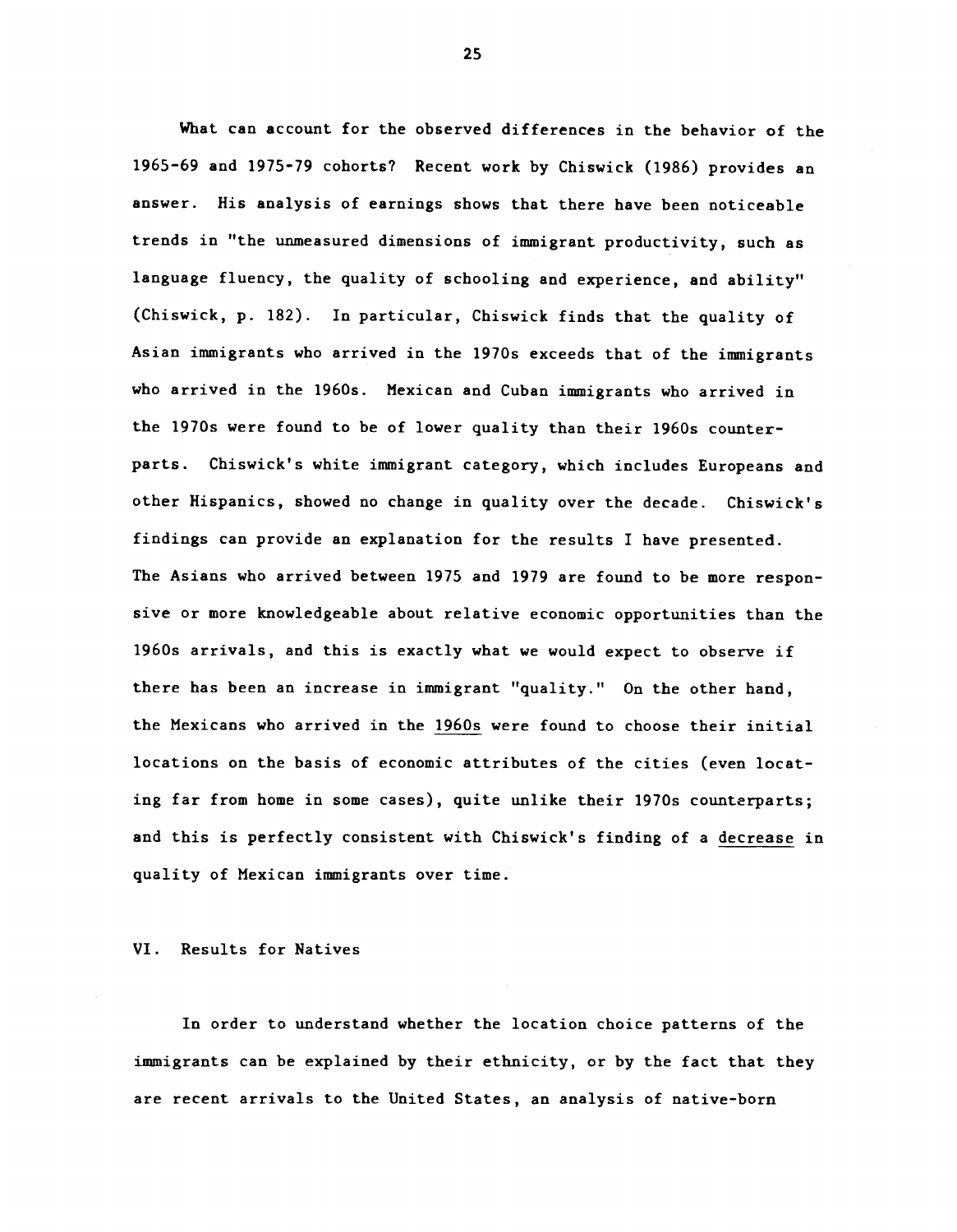males who are members of the same ethnic groups as the immigrants is conducted.15 The natives were restricted to be between the ages of 32 and 64 so that they could be compared to the immigrants who had already been in the U.S. for ten to fifteen years and who, presumably, have acquired some information about different areas in the U.S.  $^{16}$ 

Table 7 shows the frequency distribution of the natives in 1980 and the corresponding Herfindahl indices. It is noteworthy that these distributions are quite different from the total population distribution. For example, the Asian and Central and South American natives are more likely to be located on the West Coast and less likely to be in the Midwest than the rest of the population. Fully one third of the Mexican natives are in Los Angeles, and another twenty percent are in other parts of California. One-third of the Cuban natives are in New York City and 25 percent are in Florida. Comparing Table 7 to Table 2 shows the relative importance of ethnicity and birthplace. The Asian natives and immigrants have sharply different distributions. The natives are much more likely to be in Los Angeles and less likely to be in Chicago and New York, compared to the immigrants. In fact, the natives are much more geographically concentrated than the immigrants. For the Central and South Americans, we also find very different distributions for the

<sup>&</sup>lt;sup>15</sup>This was not done for the Europeans because of the difficulty in interpreting the ancestry information for the white natives. Often multiple ancestries were reported, making it difficult to determine ethnicity. For the other four groups of natives, direct information on ethnicity was available.

<sup>16</sup>The analysis was also done for natives aged 22-54 and the results were virtually identical.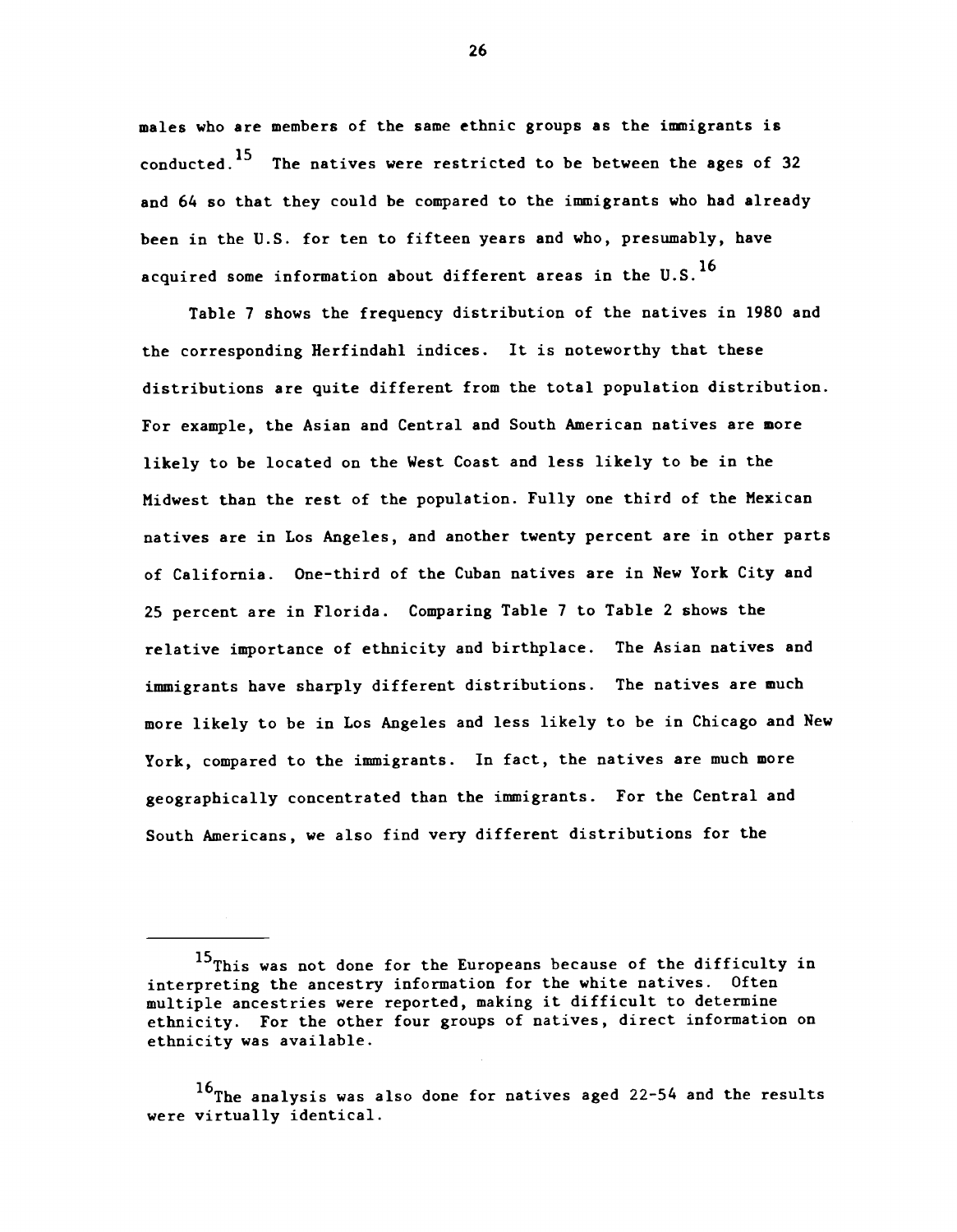# Table <sup>7</sup>

## 1980 Geographic Distribution of Native Born Males of Specified Ethnicity, Ages 32-64

|                    | SMSA's<br>Share of      | (1)                          | (2)<br>Central<br>and South | (3)                    | (4)              |
|--------------------|-------------------------|------------------------------|-----------------------------|------------------------|------------------|
| <b>SMSA</b>        | All Males<br>Ages 30-64 | Asians<br>$N = 616$          | Americans<br>$N = 776$      | Mexicans<br>$N = 2685$ | Cubans<br>$N=58$ |
| Anaheim            | 2.7                     | 5.8                          | 3.7                         | 6.2                    | 5.2              |
| Atlanta            | 2.7                     | .2                           | . 9                         | $\cdot$ 2              |                  |
| Baltimore          | 2.9                     | .6                           | 1.0                         | $\cdot$ 3              | 3.5              |
| Boston             | 3.6                     | 2.1                          | 1.7                         | $\cdot$ 1              | 1.7              |
| Chicago            | 9.3                     | 4.2                          | 3.4                         | 5.7                    | 1.7              |
| Cleveland          | 2.5                     | $\qquad \qquad \blacksquare$ |                             |                        |                  |
| Dallas             | 3.9                     | 1.1                          | 1.8                         | 7.3                    |                  |
| Denver             | 2.2                     | 2.1                          | 9.9                         | 4.7                    |                  |
| Detroit            | 5.7                     | 1.6                          | 2.7                         | 1.6                    |                  |
| Houston            | 3.9                     | 1.3                          | 3.6                         | 10.5                   | 1.7              |
| Los Angeles        | 10.0                    | 38.0                         | 17.8                        | 33.8                   | 10.4             |
| Miami              | 2.1                     |                              | 2.7                         | .5                     | 8.6              |
| Minn./St.Paul      | 2.7                     | $\cdot$ 2                    |                             | .6                     | 1.7              |
| Nassau/Suffolk     | 2.1                     | $\overline{\mathbf{.8}}$     | 3.1                         | $\cdot$ 2              | 3.5              |
| Newark             | 3.7                     | .5                           | 2.3                         | $\cdot$ 3              | 1.7              |
| New York           | 12.1                    | 5.5                          | 10.1                        | .6                     | 31.0             |
| Philadelphia       | 6.2                     | 1.5                          | 1.7                         | $\cdot$ 3              |                  |
| Phoenix            | 1.9                     | 1.1                          | 1.7                         | 6.7                    | 1.7              |
| Pittsburgh         | 3.1                     | .3                           | 1.0                         | $\cdot$ 2              | 1.7              |
| Riverside/San Bern | 2.0                     | 1.5                          | 4.1                         | 8.5                    | 1.7              |
| San Diego          | 2.3                     | 3.7                          | 3.5                         | 4.7                    | ۰                |
| San Francisco      | 4.8                     | 21.6                         | 13.0                        | 5.9                    | 5.2              |
| Seattle            | 2.3                     | 5.4                          | 2.7                         | .7                     | $\blacksquare$   |
| St. Louis          | 3.0                     | .3                           | .9                          | .5                     | 1.7              |
| Tampa              | 1.9                     | .5                           | 6.7                         | $\cdot$ 2              | 17.2             |

Herfindahl Index .057 .206 .085 .158 .155

 $\sim$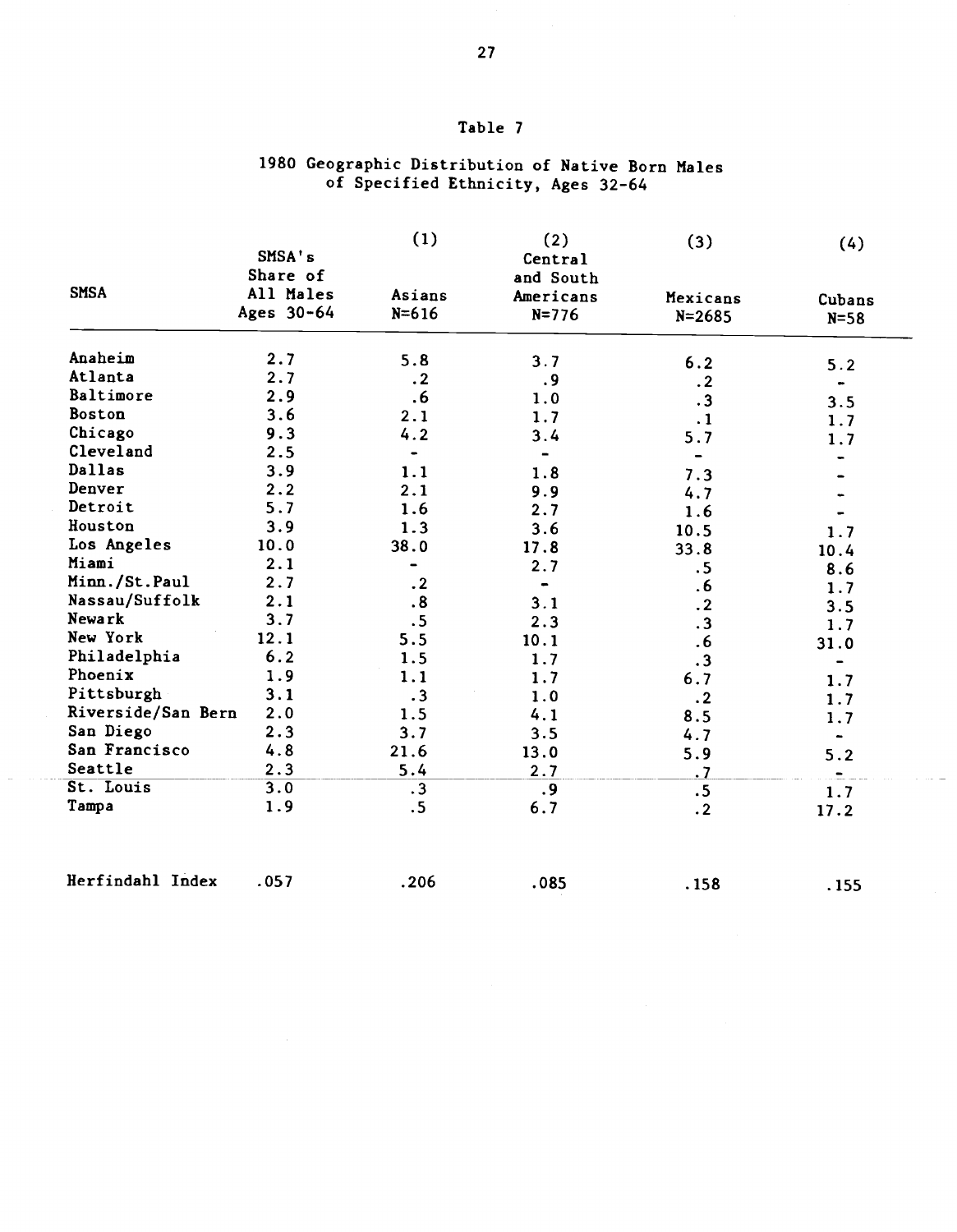natives and immigrants. Half of the immigrants are in New York as compared to 10 percent of the natives, while the natives are more likely to be in the West. For this ethnic group, however, the natives are much more dispersed than the immigrants. While the Mexican natives and immigrants have similar distributions with both primarily in the West, the immigrants are much more highly concentrated. Finally, the Cuban natives differ from the Cuban immigrants in that the former have a significant representation in New York, followed by Tampa, Los Angeles and Miami, while two-thirds of the latter are in Miami; again, the natives are more dispersed than the immigrants. In sum, with the exception of the Asians, the native ethnic groups are more dispersed throughout the U.S. than the immigrants.

The results of estimating the multinomial logit equation are shown in Table 8 and should be compared to the immigrant results in Table  $5.^{17}$ The Asian natives, like the Asian immigrants, choose locations based on the stock of individuals of similar ethnicity. All of the economic variables have the right sign and are significant for the Asian natives; the only difference between the natives and the immigrants is the insignificnace of UNEMP for the immigrants. The Central and South American natives are quite different from their foreign-born counterparts since PPORB has no effect in the native regression but was the dominant variable in the immigrant regression. Another difference for this group is that WAGE has a negative effect for the natives! Mexican natives, like Mexican immigrants, choose locations with high concentrations of

<sup>17</sup>The equations were also estimated using data from the 1970 Census for the natives who were aged 22-54 in 1970. The results are very similar to those shown in Table 8.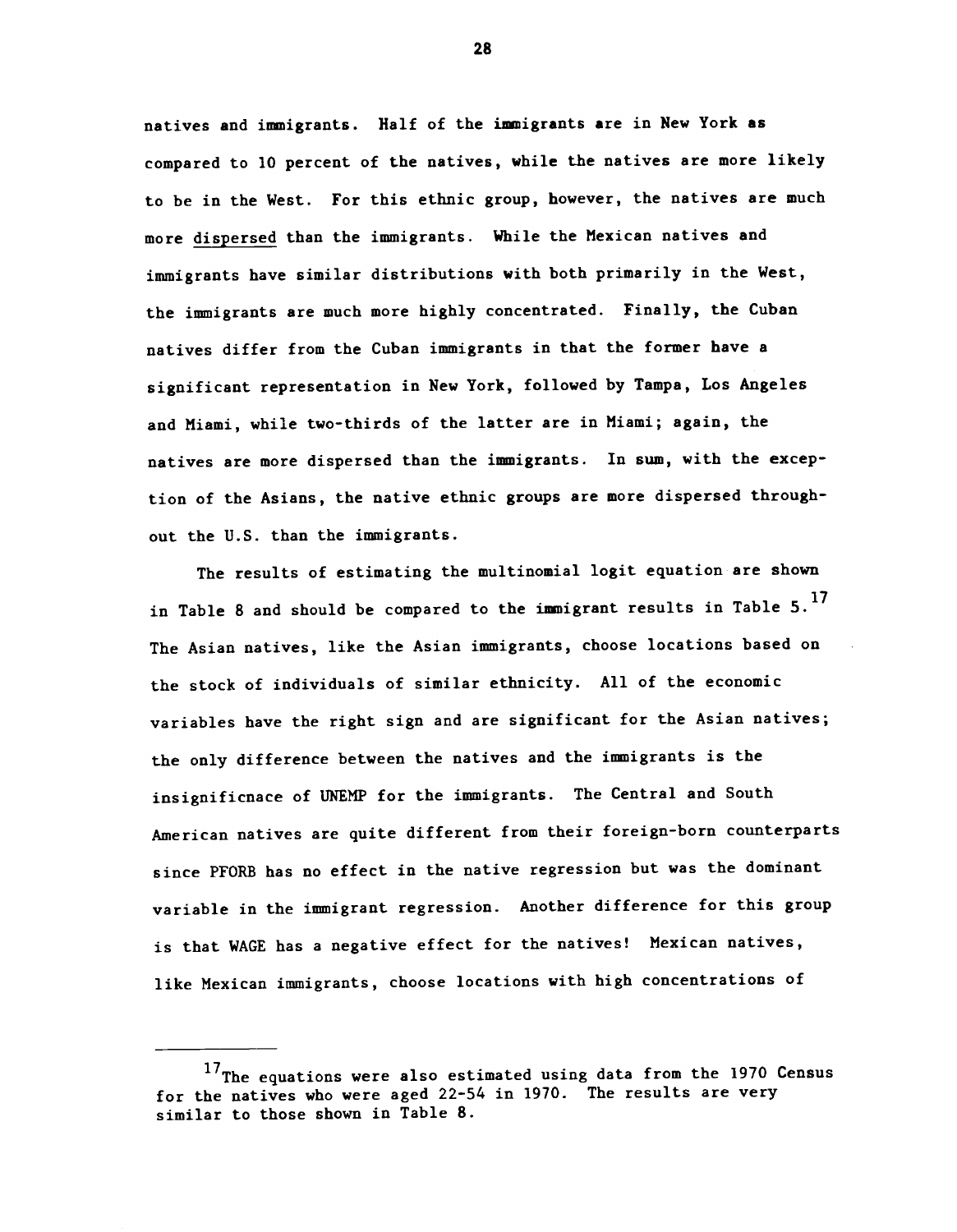|               | (1)       | (2)<br>Central<br>and South | (3)        | (4)       |
|---------------|-----------|-----------------------------|------------|-----------|
|               | Asians    | Americans                   | Mexicans   | Cubans    |
| <b>PFORB</b>  | 43.93     | .54                         | 38.69      | $-2.99$   |
|               | (18.95)   | (.24)                       | (37.74)    | $(-.94)$  |
| <b>TOTPOP</b> | 2.49      | 1.68                        | $-.46$     | 2.50      |
|               | (13.51)   | (7.92)                      | $(-3.58)$  | (3.56)    |
| <b>WAGE</b>   | 2.55      | $-.39$                      | $-3.11$    | $-1.61$   |
|               | (7.44)    | $(-1.50)$                   | $(-12.44)$ | $(-2.82)$ |
| <b>UNEMP</b>  | $-21.69$  | $-15.62$                    | $-8.15$    | $-16.55$  |
|               | $(-5.21)$ | $(-6.18)$                   | $(-4.42)$  | $(-.90)$  |
| <b>GENAST</b> | .02       | .01                         | $-.01$     | $-.03$    |
|               | (2.97)    | (3.59)                      | $(-3.60)$  | $(-1.88)$ |
| <b>PFORB</b>  | 15.02     | $-1.03$                     | 17.56      | 9.57      |
|               | (.84)     | $(-.09)$                    | (4.81)     | (.51)     |
| <b>AGEPF</b>  | .19       | $-.04$                      | .30        | $-.10$    |
|               | (.78)     | $(-.25)$                    | (5.02)     | $(-.35)$  |
| <b>EDUCPF</b> | 1.42      | .29                         | .71        | $-.68$    |
|               | (1.97)    | (.58)                       | (4.94)     | $(-.95)$  |
|               |           |                             |            |           |
| $\mathbf N$   | 613       | 776                         | 2685       | 57        |

# Multinomial Logit Analysis of 1980 Location Choices of Native-Born Males Aged 32-64 in 1980\*

\*t-values are given in parentheses. The two panels of the table are described in the text.

# Table 8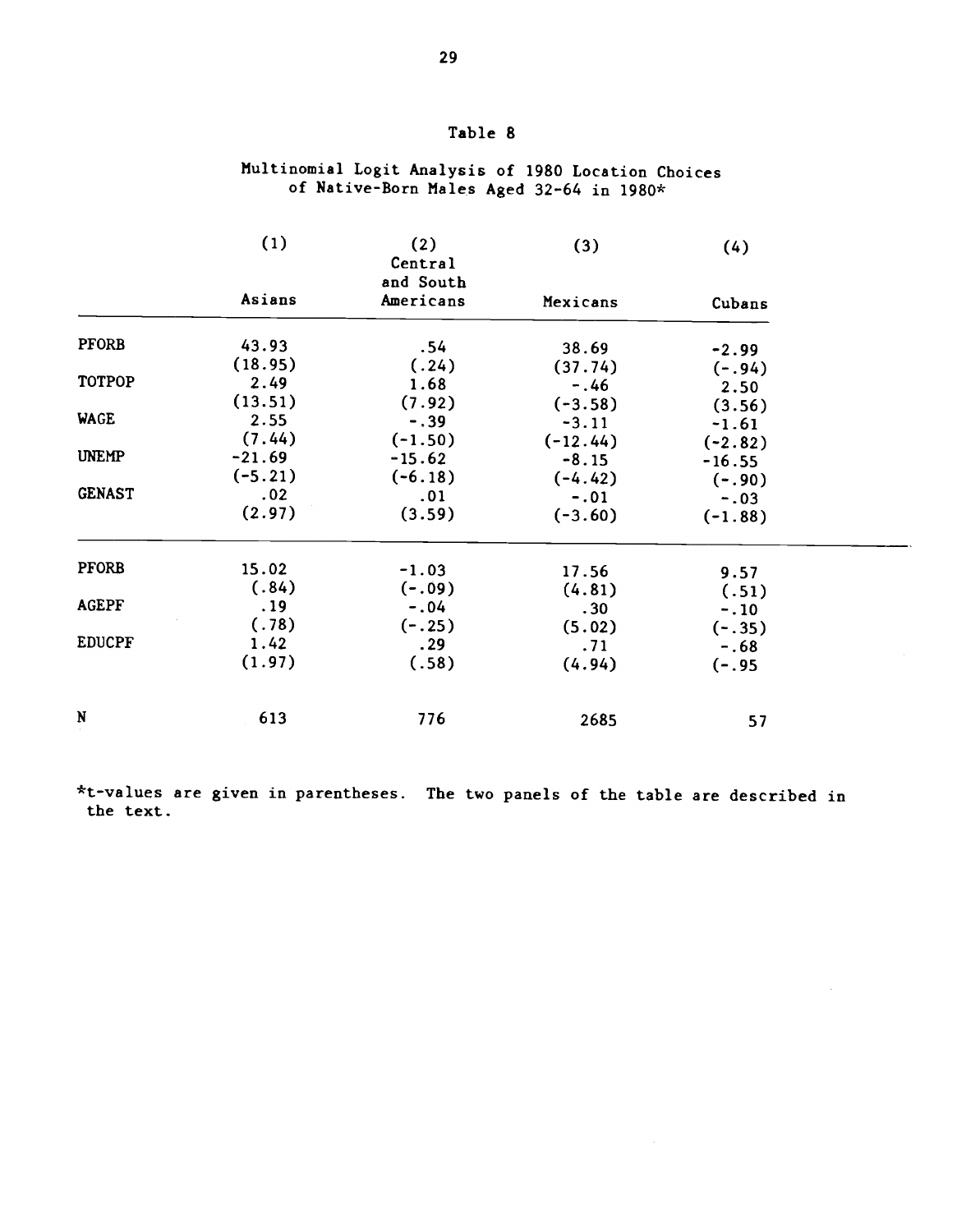Mexicans. However, they differ from the immigrants in that both WAGE and GENAST have negative coefficients.<sup>18</sup> Can the location choice behavior of the immigrants be explained by their ethnicity? This analysis shows that it is only in the case of the Asians that the same behavioral model can be applied to both the natives and the immigrants. Although the Asian natives and immigrants have different geographic distributions, the parameter estimates follow a similar pattern for the two groups.

#### VII. Summary

This paper developed and tested a multinomial logit model of the location decisions of new immigrants to the United States. Data from the 5-percent Public Use Samples of the 1970 and 1980 Censuses of Population were used to study the distribution of the 1965-69 and 1975-79 immigrants across the top 25 SMSAs in the U.S. In this section of the paper, the major findings of the study are summarized.

1. In choosing both initial and subsequent locations, immigrants are considerably more geographically concentrated than native Americans who move to a new city. There are interesting differences, however, in the degree of concentration of the initial locations of the two cohorts. For example, the 1975—79 arrivals from Central and South America and Mexico are more dispersed than their 1965-69 counterparts, while the reverse pattern holds for the Cubans. The Asians and Europeans who arrived in the later years are moderately more dispersed than the earlier

<sup>18</sup> Although the Cuban native sample is very small, we can tentatively infer that PFORB is not a factor in the location choices of this group, nor are the economic variables themselves. For the Cuban immigrants, however, PFORB was significant and WAGE was positive with a t-value of 1.3.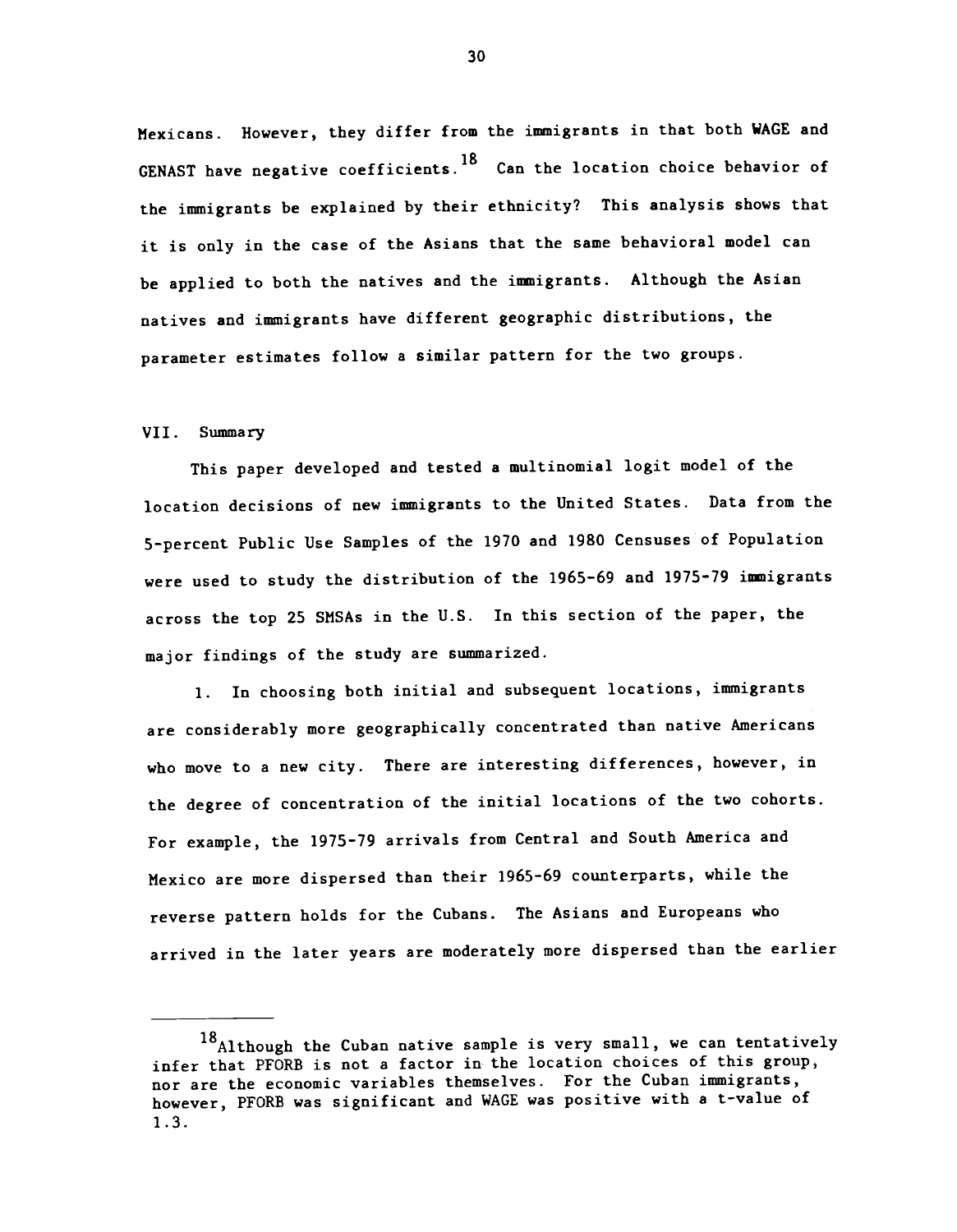arrivals. It was possible to study the change that took place between 1970 and 1980 in the degree of concentration of the 1965-69 immigrants. With the exception of the Mexicans and the Cubans, there is evidence of a moderate increase in dispersion.

2. Probably the main lesson from this study is the diverse behavior of the various immigrant groups. As we have seen, the five ethnic groups that were studied are quite distinct from each other in their location choices as well as the determinants of those choices. If we strive to draw general conclusions about the location choice behavior of the new immigrants to the United States, about the only thing that can be said is that all of the immigrants prefer to live in cities where their fellow countrymen are already located but this relationship is much weaker for the more educated immigrants. In terms of forecasting which areas of the country are likely to be most affected by the influx of immigrants, a question posed in the Introduction, the answer is that those cities with large foreign-born populations will continue to attract the new immigrants of the same ethnicity.

3. The second question raised in the Introduction,, i.e., whether immigrants learn about economic opportunities as they spend time in this country, requires an ambiguous answer. First, with the exception of the Mexicans, the immigrants who arrived in the late 1960s did tend to relocate by 1980 to cities that were more distant from their home countries. This is consistent with the notion that experience in the U.S. enables the immigrant to learn about opportunities in different parts of the country. But the second response to the question requires an examination of the change in the importance of the expected wage variable in predicting location choice. Only for the Asians, and to some extent, the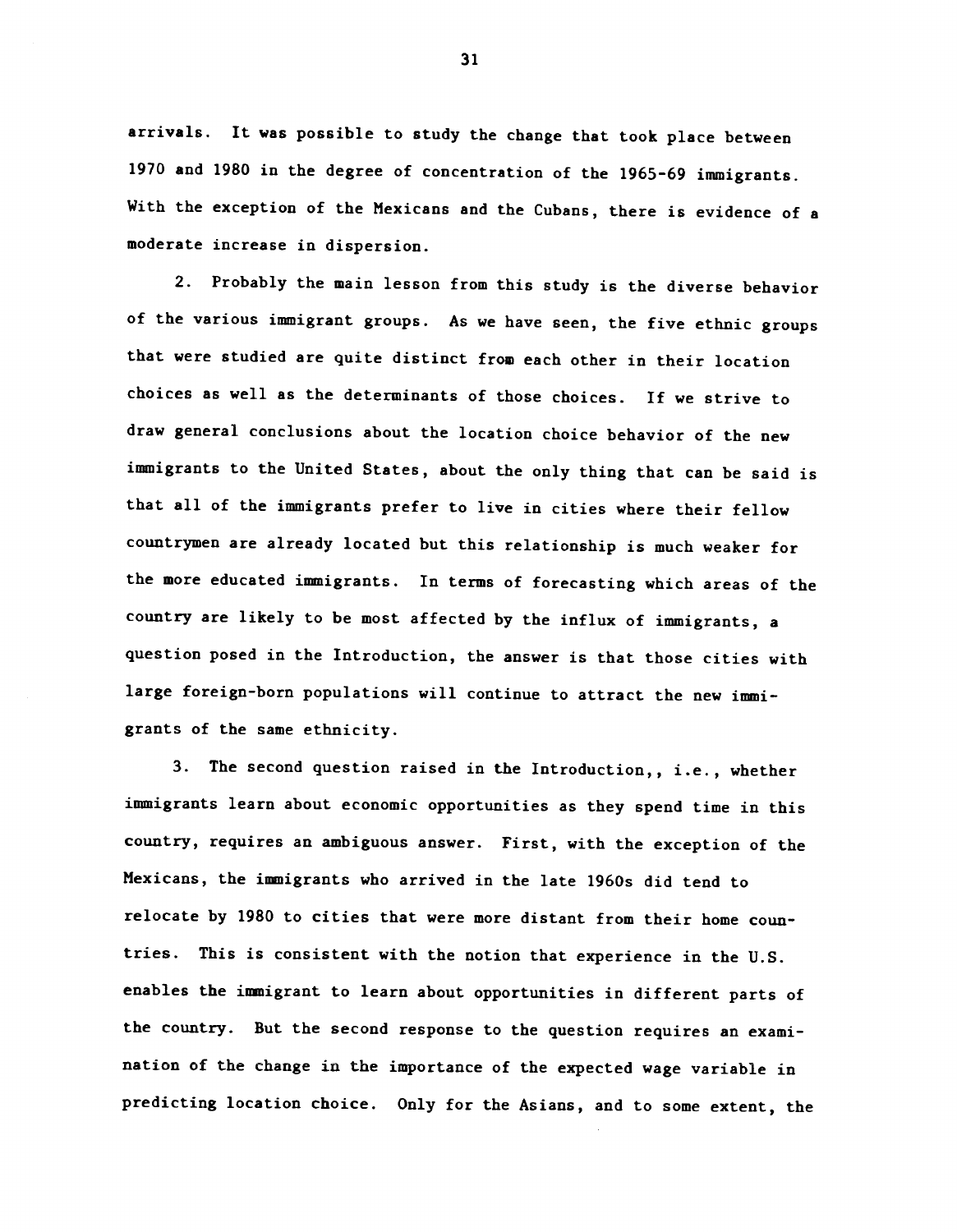Central and South Americans, is there evidence that the 1960s arrivals did relocate by 1980 to cities with more attractive labor market opportunities.

4. Within each ethnic group, there is evidence of significant differences in the behavior of the 1965—69 and 1975-79 cohorts. The Asians who arrived between 1975 and 1979 were found to be more responsive or more knowledgeable about relative economic opportunities than the 1960s arrivals. For the Mexicans, Cubans and Europeans, however, the expected wage variable became negative for the 1975-79 arrivals. These results are remarkably consistent with Chiswick's work on immigrants and indicate an increase over time in the quality of Asian immigrants, and a decrease in the quality of Mexican, Cuban and European immigrants.

5. Finally, the immigrants were compared to natives of similar ethnicity in order to gauge the relative importance of ethnicity and birthplace in determining location choice. It was shown that the native ethnic groups are more dispersed throughout the U.S. than the immigrants and, with the exception of the Asians, the equations estimated for the natives differ sharply from those for the immigrants. Only in the case of the Asians can we conclude that ethnicity is an important determinant of the location choice behavior of the immigrant groups.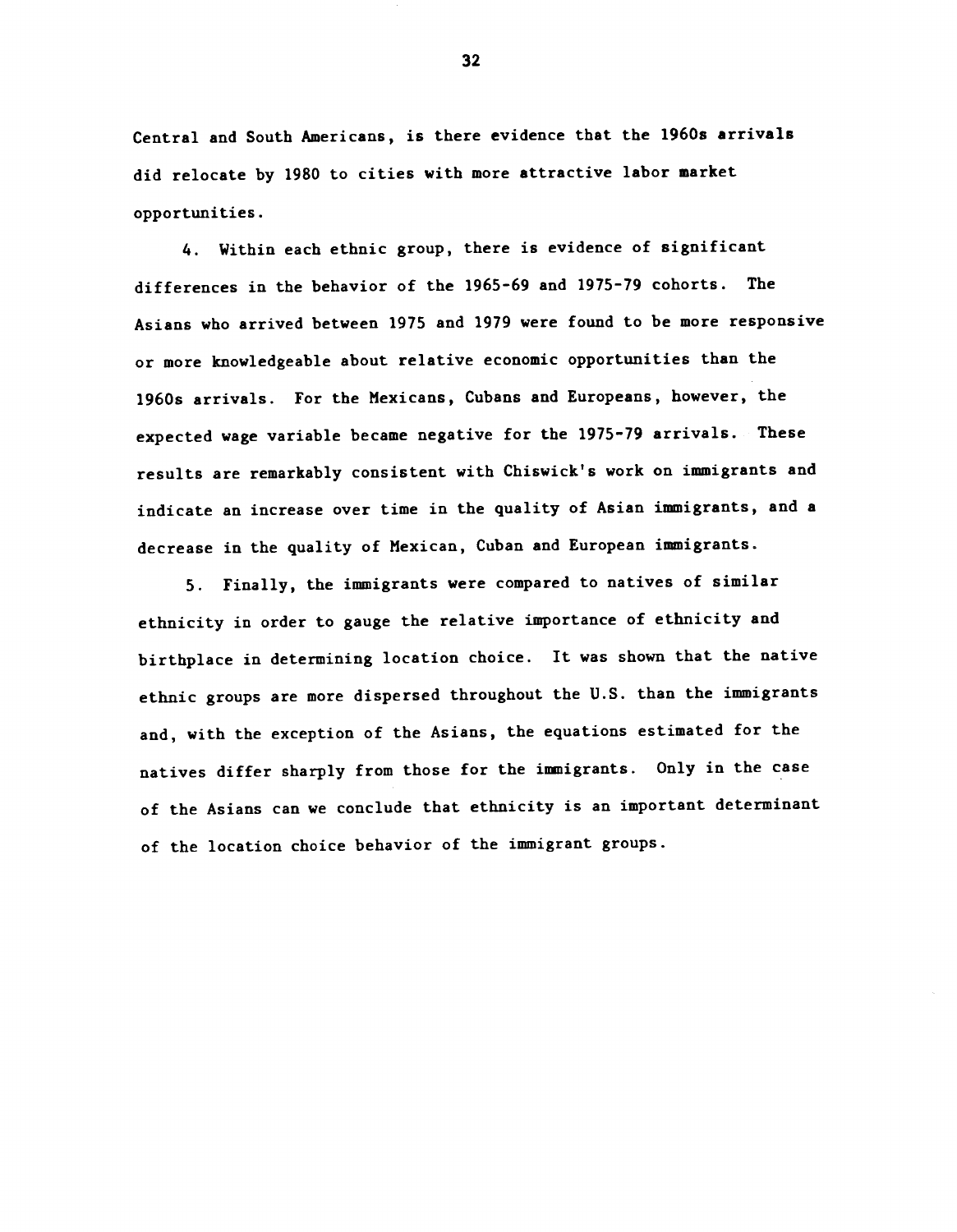#### BIBLIOGRAPHY

- Borjas, C., "Assimilation, Changes in Cohort Quality, and the Earnings of Immigrants," Journal of Labor Economics, October 1985.
- Buehler, N. H. , "Voter Turnout and Political Efficacy Among Mexican Americans in Michigan," Sociology Quarterly, 1977.
- Chiswick, B. R., "The Effect of Americanization on the Earnings of Foreign-Born Men," Journal of Political Economy, Vol. 86, 1978.
	- \_\_\_\_\_\_\_\_\_\_ "The Economic Progress of Immigrants: Some Apparently Universal Patterns," in Contemporary Economic Problems, ed. W. Feliner, American Enterprise Institute, 1979.
- $\frac{1}{\sqrt{2}}$ ,  $\frac{1}{\sqrt{2}}$ ,  $\frac{1}{\sqrt{2}}$ "Is the New Immigration Less Skilled than the Old?" Journal of Labor Economics, April 1986.
- DeFreitas, G., The Earnings of Immigrants in the American Labor Market, unpublished Ph.D. dissertation, Columbia University, 1979.

**Ethnic Differentials in Unemployment Among Hispanic** Americans," mimeo, Columbia University, 1982.

- Dunlevy, J. A., "Nineteenth-Century European Immigration to the United States: Intended versus Lifetime Settlement Patterns," Economic Development and Cultural Change, October 1980.
- Fields, G., "Place to Place Migration," Review of Economics and Statistics, February 1979.
- Fitzpatrick, G. L. and M. J. Modlin, Direct-Line Distances -- International Edition, Metuchen: The Scarecrow Press, Inc., 1986.
- Greenwood, N. J., "Research on Internal Migration in the United States: A Survey," Journal of Economic Literature, June 1975.
	- . "An Analysis of the Determinants of Geographic Labor Mobility in the United States," Review of Economics and Statistics, May 1969.
- Jaffe, A. J. and Cullen, R. M., "Fertility of the Puerto Rican Origin Population," International Migration Review, 1975.
- Kritz, M. M. and Gurak, D. T., "Ethnicity and Fertility in the U.S.: An Analysis of 1970 Public Use Sample Data," Review of Public Data Use, 1976.
- Lowry, I. S., Migration and Metropolitan Growth: Two Analytical Models, San Francisco: Chandler Publishing, 1966.